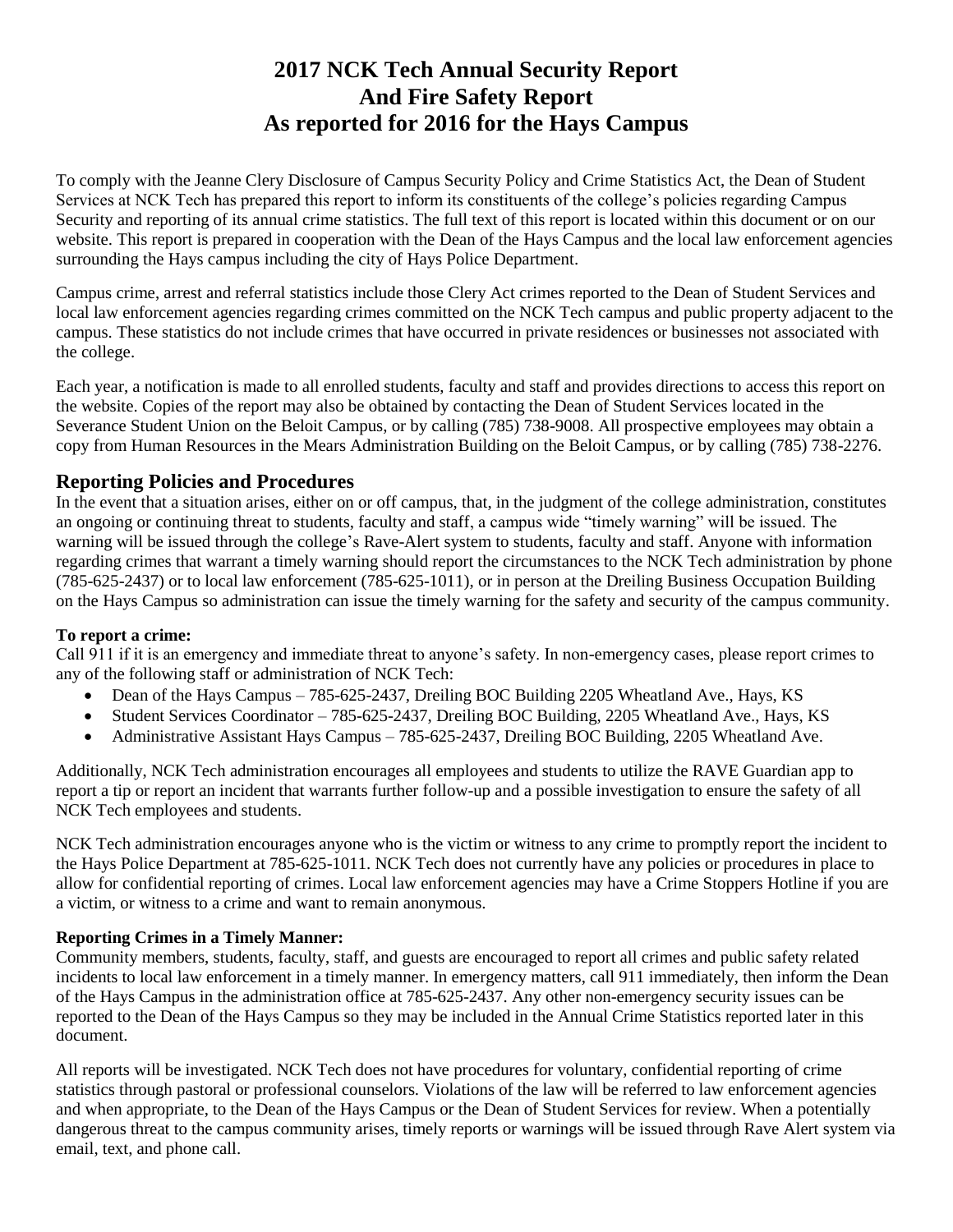#### **Security of Campus Facilities**

During normal business hours, NCK Tech will be open to students, parents, employees, contractors, guests, and invitees. During non-business hours access to all College facilities is by key, which is only available to employees of the college. NCK Tech, Hays Campus does not have a campus police department. The security personnel for the campus is the Dean of the Hays Campus. The Dean of the Hays Campus does not have authority to make arrests. The Dean of the Hays Campus will call the local law enforcement to make arrest if a crime is committed on campus that warrants an arrest.

#### **Program Facilities:**

Each program chairperson is responsible for the security of their facility during regular business hours. After normal operating hours, the program's chairperson is responsible for locking the facility.

#### **Campus Housing Facilities:**

NCK Tech does not have on-campus housing facilities on the Hays Campus. In the event of a crime that warrants an arrest, local law enforcement will be called. The Dean of the Hays Campus has a strong working relationship with local law enforcement. There is no formal written memorandum of understanding (MOU) with the local law enforcement, but they do periodically patrol the campus.

#### **Other Facilities:**

Some facilities may have individual hours, which may vary at different times of the year. In these cases, the facilities will be secured according to schedules developed by the department responsible for the facility. The Dreiling Business Occupations Center has individual hours depending on the schedule of night classes. The Director of Maintenance in Hays is responsible for maintaining the campus lighting, door locks, and overall condition of the facilities for the safety and security of staff, faculty, and students. The Dean of the Hays Campus is responsible for the overall security of the Hays Campus. The Dean of Hays Campus has annual meetings with the Director of Maintenance in Hays to discuss maintenance and security issues.

#### **Student Organizations and Off-Campus Facilities**

NCK Tech does not operate any student organizations off-campus or any college-owned off-campus housing facilities. Therefore, NCK Tech does not include reports and monitor any criminal activity off campus in this report.

#### **Security Awareness Programs for Employees and Students**

During In-service and Teamwork Days, the NCK Tech administration reviews and outlines the college safety and security procedures in the Crisis Management Plan to all faculty and staff. On the Friday, before classes begin in the fall, all Campus Housing residents are required to attend the Campus Housing Rules Meeting. The Dean of Student Services and the Housing Director reviews all the campus housing rules, safety and security policies and reporting procedures at this meeting.

A common theme of these crime prevention and awareness programs is to encourage students and employees to be aware of their responsibility for their own security and the security of others. Periodically, the local police department offers presentations regarding crime prevention and safety awareness to students and employees, but NCK Tech does not provide any other specific prevention programs designed for this purpose other than those mentioned above.

#### **Drug and Alcohol Abuse Policy:**

The North Central Kansas Technical College Board of Trustees, administration, and staff believe that maintaining a drug free educational environment is critical to the success of every student. North Central Kansas Technical College fully complies with all provisions of the Drug Free Schools and Campuses regulations, 34 C.F.R. Part 86.

It is the policy of NCKTC that the possession, use, distribution and/or sale of alcoholic beverages, illegal drugs, drug paraphernalia, and/or other controlled substances (except as medically prescribed) by students and employees is prohibited on the college campus, within the college buildings, at any training station or at any college sponsored event. Violation will result in immediate disciplinary action, up to and including dismissal from college for students and up to and including termination for employees. Appropriate legal action will be taken by NCKTC. Students or employees acting in an accessory role are also subject to disciplinary and legal action.

#### **Employee Standard of Conduct:**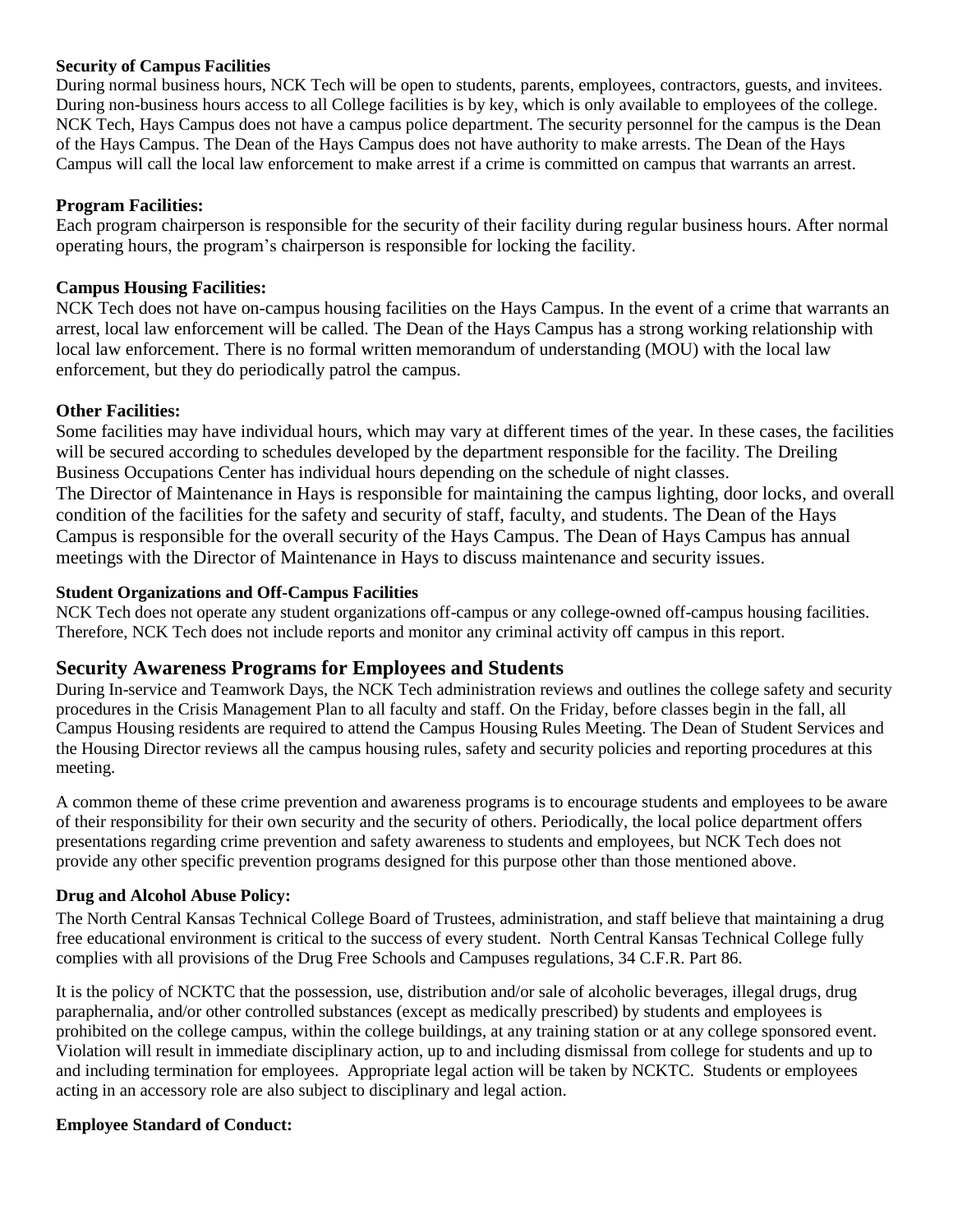Employees of NCKTC shall not unlawfully manufacture, distribute, dispense, possess, or be under the influence of illicit drugs or alcohol on the college campus, within the college buildings, at any training station or at any college sponsored event.

As a condition of employment at NCKTC employees shall abide by the terms of this policy. Employees who violate the terms of this policy may be reported to the appropriate law enforcement officials and could be subject to any of the following disciplinary sanctions:

- 1. Short term suspension with pay.
- 2. Short term suspension without pay.
- 3. Long term suspension without pay.
- 4. Required participation in a drug and alcohol education, treatment, counseling or rehabilitation program.
- 5. Termination of employment.

If an employee is required to participate in a drug and alcohol education, treatment, counseling or rehabilitation program, the cost of such program shall be the responsibility of the employee.

Employees of NCKTC convicted of criminally violating the drug statutes of the State of Kansas or of the United States of America shall notify the President of NCKTC concerning the conviction within five (5) days of the conviction. NCKTC will notify the Department of Education within ten (10) days, and The Board of Trustees will initiate appropriate action within (30) days of receiving notification of an employee's conviction. Prior to applying sanctions under this policy, employees will be afforded all rights of due process to which they are entitled under their contracts or in the provisions of the laws of the State of Kansas. Nothing in this policy is intended to diminish the rights of NCKTC to take any other disciplinary action provided for in the NCKTC Board of Trustees policy handbook or the negotiated agreement.

#### **Student Standard of Conduct:**

Students who violate the terms of the NCKTC Drug and Alcohol Policy violate the NCKTC Student Code of Conduct and could be subject to the following sanctions:

- 1. Suspension from classes and activities
- 2. Expelled from college
- 3. Mandatory attendance at counseling sessions and/or educational seminars
- 4. Community Restitution/Service
- 5. Parental Notification as provided by federal law
- 6. Probation, Monetary Fine and/or Community Service

Appropriate legal action will be taken by NCKTC. Students acting in an accessory role are also subject to disciplinary and legal action.

As indicated above, a student may be required to meet with a counselor and/or complete a drug or alcohol education or treatment program as a condition of continued enrollment. The cost of completing such a program will be the responsibility of the student. Students subject to these penalties will be afforded all rights of due process to which each student is entitled to by law or under current policies effecting student discipline.

#### **Reasonable Suspicion:**

If reasonable suspicion of substance abuse exists regarding an employee or student based on objective criteria (including, but not limited to, behavior, appearance, demeanor, detection of the odor of alcohol or any controlled substance), the employee or student will be requested to consent to drug testing performed by NCK Tech's contract vendor at the expense of the college.

- a. A college administrator (or their designee) shall drive the employee or student to the vendor's site for drug testing and shall return the employee or student to his/her residence (or arrange for transportation) following the testing.
- b.Test results shall be sent directly to the college administrator, with a copy also sent to the employee or student. All test results will be considered confidential, access to the results will be limited to institutional personnel who have a legitimate need-to- know.
- c. In the event of a positive test result, the employee or student may request a retest of the sample at the employee or student's expense. The request must be submitted within 24 hours.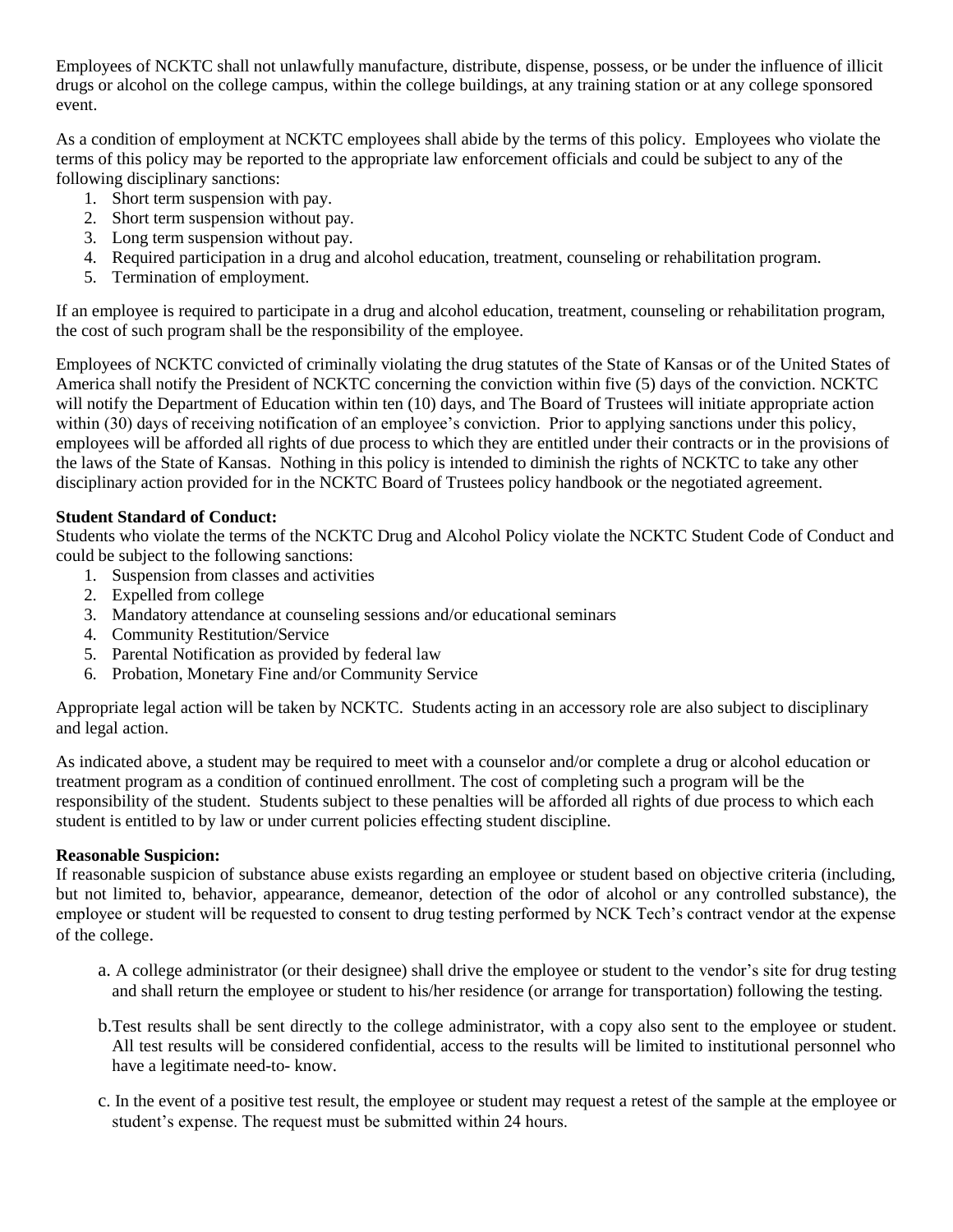- d.Positive results for any illegal drugs, or prescription drugs (either not prescribed for the employee or student, or at levels above the prescribed dosage), or blood alcohol level of 0.04 or greater shall be grounds for disciplinary action, up to and including termination or expulsion.
- e. Refusal to provide a specimen for this testing shall be treated as a positive drug test result.
- f. Test results or specimens that have been determined to be altered by the employee or student shall be grounds for disciplinary action, up to and including termination or expulsion.
- g.If the employee or student tests positive for an authorized prescription drug which may impair his/her performance or judgment, the employee or student may not be permitted to participate in college activities until he/she provides a doctor's release.

#### **Information provided to all students and employees to comply with the Federal Drug-Free School and Campuses Regulations:**

The following information will be distributed annually to all employees (including part-time and adjunct faculty) and all students (including part-time students and those enrolled in off-campus programs of the college but not including continuing education students).

The administration will review this program biennially. The purpose of the review will be to determine the effectiveness of the program, to recommend changes in the program, and to ensure that disciplinary actions are appropriate.

#### **Consequences of the use, misuse, and abuse of drugs and alcohol:**

#### **Health Consequences:**

Students and employees of NCKTC should be aware that the following health risks have been associated with the use, misuse and abuse of drugs and alochol:

Alcohol: Birth defects, ulcers and gastritis, liver damage, heart disease, cancer, and brain damage. Anabolic

Steroids: Acne, cancer, heart disease, liver disease, sterility, jaundice, and kidney stones. Cocaine/Stimulants: Increased blood pressure, blurred vision, sleeplessness, anxiety, irregular heartbeat, and death.

Hallucinogens: Increased body temperature, increased heart rate, blood pressure, sleeplessness and tremors.

Marijuana: Imitation of the lungs, emphysema, increased heart rate, reduced short term memory, and cancer.

Opiates/Narcotics: Decreased heart rate, nausea, cold, moist skin, bluish in color, and slowed breating. Sedatives: Slowed body function, drowsiness, convulsions, and coma.

Prescription and Over-the-Counter Medications: Risks associated with the non-medical use, abuse or misuse of prescription and over-the-counter medications are dependent upon the particular medication and may include any of the risks described above. Students and employees should note that the above listing is not intended as all inclusive.

#### **Legal Consequences:**

Local, state and federal laws provide for a variety of legal sanctions and penalties for the possession, distribution, misuse and abuse of controlled substances, pharmaceutical products, prescription and over-the-counter medications and alcohol. The Federal Controlled Sutstances Act provides penalties of up to 15 years' imprisonment and fines up to \$25,000 for unlawful distribution or possession with intent to distribute narcotics. For unlawful possession of a controlled substance, a person is subject to up to one year of imprisonment and fines up to \$5,000. Any person who unlawfully distributes a controlled substance to a person under twenty-one years of age may be punished by up to twice the term of imnprisonment and fine otherwise authorized by law. Kansas law provides that any person who violates the criminal such as cocaine and heroin, shall be guilty of a Class C felony. For a conviction of a Class C felony, the court may sentence a person to a term of imprisonment of a minimum of three to five years, a maximum of 10 to 20 years, and a fine of up to \$15,000. Unlawful possession of a depressant, stimulant or hallucinogenic drug is punishable as a Class A misdemeanor, with a penalty of up to a year in jail and a fine of \$2,500. Under Kansas law, persons under 21 years of age may be subject to minimum fines of \$200 for possessing, consuming, obtaining, purchasing or attempting to obtain or purchase alcoholic liquor or cereal malt beverages. Persons convicted of driving under the influence of alcohol or durgs are subject to severe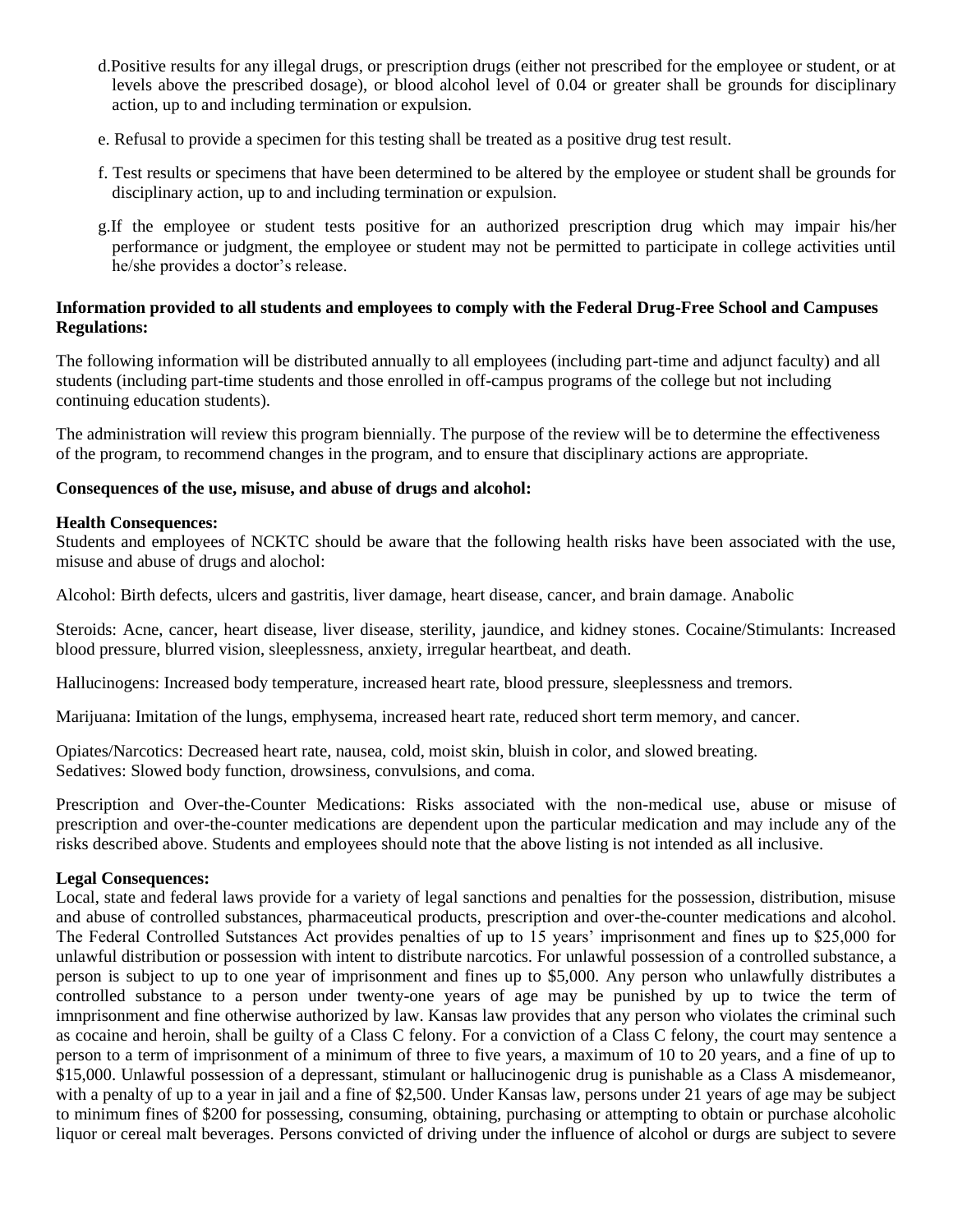fines, imprisonment, and other penalties. For the most recent and complete Federal Trafficking Penalties visit [www.dea.gov/agencyipenalties.htm](http://www.dea.gov/agencyipenalties.htm)

#### **Treatment Facilities:**

Drug and alcohol counseling and treatment programs are available to students and employees on a national, state, and local basis. The Federal Substance Abuse and Mental Health Services Administration (SAMHSA) website maintains a substance abuse treatment locator on the internet at [http://jdasis3.sarmhsa.gov](http://jdasis3.sarmhsa.gov/)

Assistance for substance abuse is available in Beloit at: Pawnee Mental Health Services 207-5 North Mill Beloit, KS 67420 Telephone (785) 625-6581

Assistance for substance abuse is available in Hays at: Smoky Hill Foundation for Chemical Dependence, Inc. 2209 Canterbury Road Hays, KS 66901 Telephone (785) 625-5521

#### **Drug Testing Policy:**

The NCK Tech has an obligation to provide a safe learning environment for all students and community members who may be impacted by the training of students in certain programs. NCK Tech offers several programs that require students to work with and around hazardous equipment with the potential to cause severe injury or death. In addition, NCK Tech offers nursing programs that require direct patient care. Students in these lab/shop areas and patient care areas must be attentive and focused on their actions, as well as others around them. Students with impaired or delayed reaction time, loss of concentration, or impaired decision-making are a hazard to others. Students that are impaired due to prescription medications or illegal drug use pose a serious risk to staff members, other students, and community members. The purpose of this policy is to promote safety and prevent a potential safety risk to others. This Drug Testing Policy shall not be used for law enforcement purposes.

NCK Tech partners with Business and Industry leaders through an Advisory Board process. Per their recommendations, as well as industry standards, the areas of concern are the Nursing Programs, Heavy Equipment, Welding and the Diesel Technology Programs.

- Nursing students are required to complete clinical trainings, which include direct patient care.
- Heavy Equipment students are required to operate very large equipment, such as bulldozers, motor graders, evacuators, backhoes, loaders, scrapers and directional drills.
- Welding students are required to use welding machine and tools, solvents and gases and are exposed to high heat temperatures.
- Diesel Technology students are required to use truck lifts, overhead cranes and forklifts, and to drive customer vehicles, tractors, dozers, graders, evacuators and school buses.
- Agricultural Technology Equipment students are required to use overhead cranes, forklifts and to drive customer equipment

#### **Sexual Misconduct Policy**

The college is committed to providing a safe learning and working environment. In compliance with federal law, specifically the Jeanne Clery Act ("Clery Act") and the Campus Sexual Violence Elimination Act ("SaVE Act"), the college has adopted policies and procedures to prevent and respond to incidents of sexual assault, domestic violence, dating violence, and stalking. These guidelines apply to students, faculty, and staff, as well as contractors and visitors.

NCKTC will not tolerate sexual assault, domestic violence, dating violence, or stalking, as defined in this Policy, in any form. Such acts of violence are prohibited by policy, as well as state and federal laws. Individuals who the college determines more likely than not engaged in these types of behaviors are subject to penalties up to and including dismissal or separation from the college, regardless of whether they are also facing criminal or civil charges in a court of law.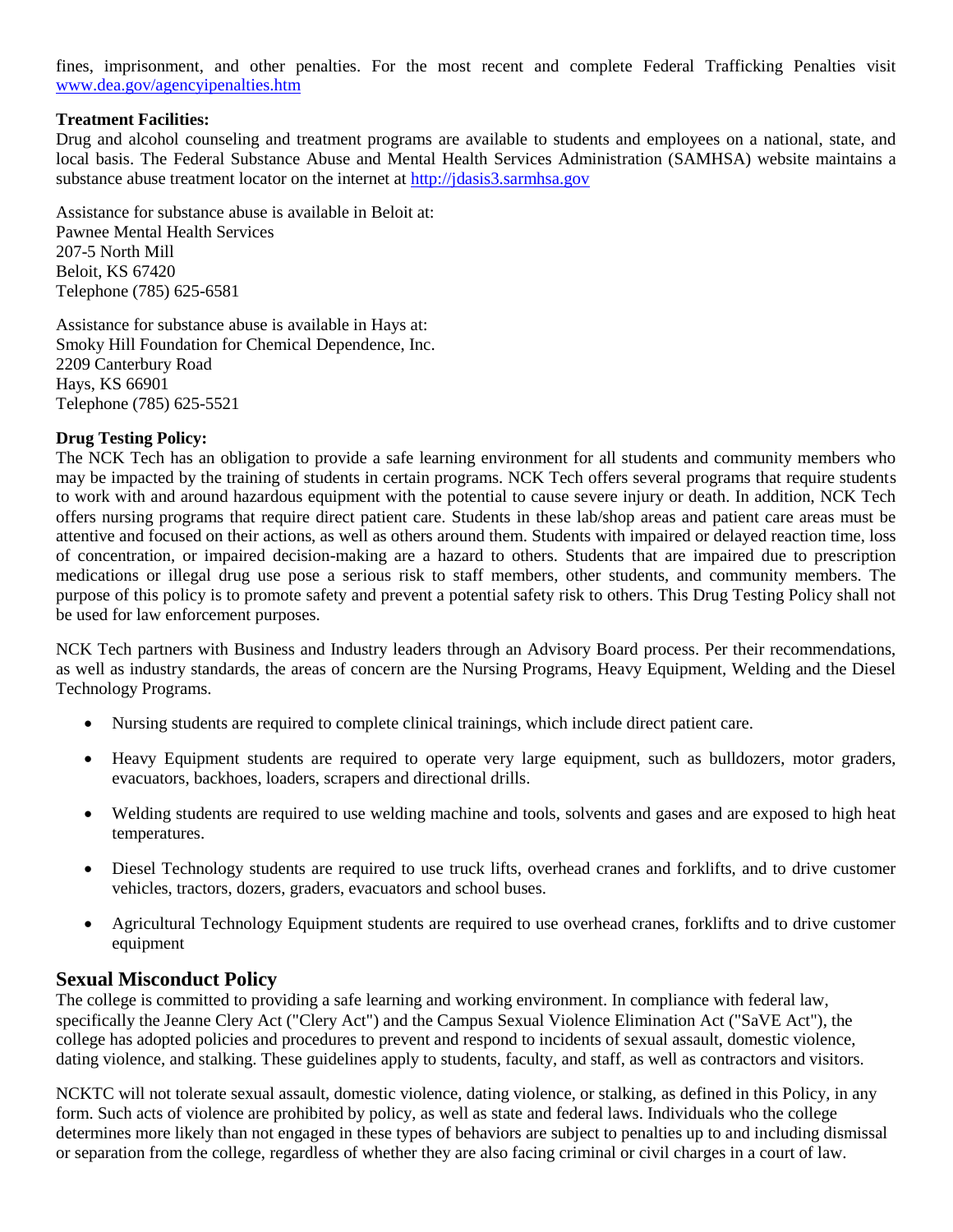### **Sexual Assault, Domestic Violence, Dating Violence, and Stalking**

Sexual Assault refers to any nonconsensual sexual act proscribed by Federal, tribal, or state law, including when the victim lacks the capacity to consent.

Domestic Violence Includes felony or misdemeanor crimes of violence committed by:

- 1) A current or former spouse or intimate partner of the survivor;
- 2) A person with whom the survivor shares a child in common;
- 3) A person who is or was residing in the same household as the survivor; or
- 4) Any person against someone who is protected from that person's acts under the domestic or family violence laws of the Jurisdiction.

Dating Violence refers to violence committed by a person who is or has been in a social relationship of a romantic or intimate nature with the survivor and where the existence of such relationship shall be determined based on a consideration of 1) the length of the relationship, 2) the type of relationship, and 3) the frequency of interaction between the persons involved in the relationship.

Stalking occurs when an individual engages in a course of conduct directed at a specific person that would cause a reasonable person to fear for his or her safety or the safety of others, or suffer substantial emotional distress.

## **Reporting an Incident**

The college encourages any member of the college community (including students, staff, contractors. and visitors) who has experienced sexual assault, domestic violence, dating violence, or stalking, or knows of another member of such college community who has experienced sexual assault, domestic violence, dating violence, or stalking to report the incident to the college.

If a student, faculty or staff member, visitor, or contractor has experienced a sexual assault, domestic violence, dating violence, or stalking, they should immediately report the incident the Title IX Coordinator, Angel Prescott at 785-738- 9008, [aprescott@ncktc.edu.](mailto:aprescott@ncktc.edu)

Individuals who are on the Beloit campus can make an in-person report at the Dean of Student Services office. Individuals who are on the Hays campus can make an in-person report at the Dean of the Hays Campus office. College staff will assist all members of the college community by assessing the incident, advising the survivor on how he or she can seek legal protection, and making the survivor aware of medical, counseling, and other support services. If a reported incident did not occur on campus, the Title IX Coordinator can assist the survivor in notifying the local police department with jurisdiction over the crime. In case of an emergency or ongoing threat, a survivor should get to a safe location and call 911. Calling 911will put you in touch with local police.

Students who have experienced a sexual assault, domestic violence, dating violence, or stalking may also report an incident to the college's Title IX Coordinator, Angel Prescott, 785-534-0586[; aprescott@ncktc.edu.](mailto:aprescott@ncktc.edu)

Employees who have experienced a sexual assault, domestic violence, dating violence, or stalking may also report an incident to the college's Title IX Coordinator, Angel Prescott, 785-534-0586[; aprescott@ncktc.edu.](mailto:aprescott@ncktc.edu)

The Title IX Coordinator will provide survivors of sexual assault, domestic violence, dating violence, and stalking with information about available support services and resources, and also assist any survivor in notifying law enforcement including the local police, if the survivor elects to do so.

Survivors are not required to report to area law enforcement in order to receive assistance from or pursue any options within the college. For more information, please visit our website for information on how to report an act prohibited by this policy.

## **Written Notification of Rights and Options**

Any student or employee, who reports an incident of sexual assault, domestic violence, dating violence, or stalking, whether the incident occurred on or off campus, shall receive a written explanation of their rights and options as provided for under this policy.

These rights and options include the right(s) of a survivor to:

- 1) Go to court, and to file a domestic abuse complaint requesting an order restraining your attacker from abusing you, and/or an order directing your attacker to leave your household, building, school. college, or workplace;
- 2) Seek a criminal complaint for threats, assault and battery, or other related offenses;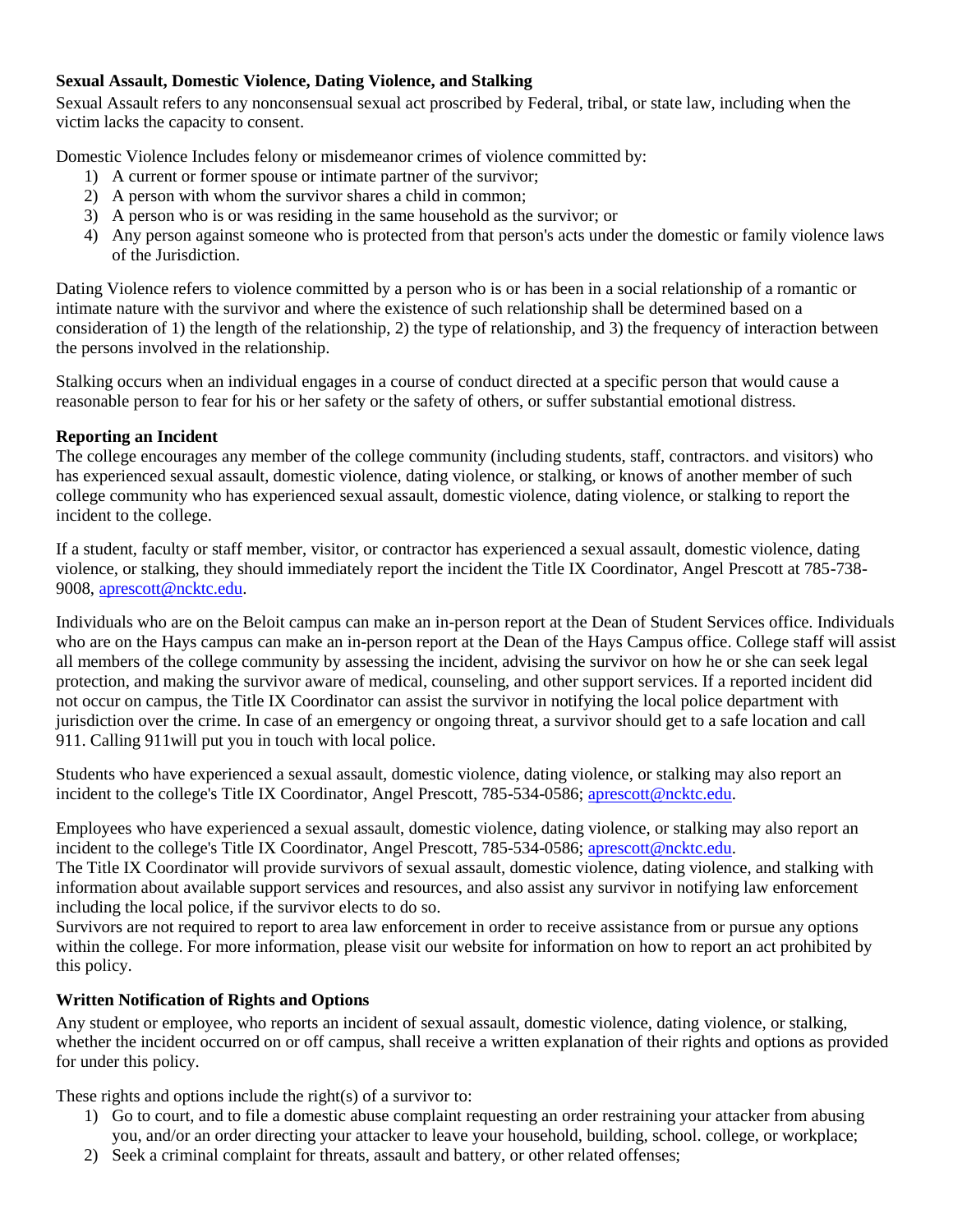- 3) Seek medical treatment (the Title IX Coordinator will arrange transportation for you to the nearest hospital or otherwise assist you in obtaining medical treatment if you wish);
- 4) Request the Title IX Coordinator and/or local police remain at the scene until your safety Is otherwise ensured;
- 5) Request that the Title IX Coordinator and/or local police assist you by arranging transportation or by taking you to a safe place, such as a shelter or a family or friend's residence; and
- 6) Obtain a copy of the police incident report at no cost from the police department.

### **Procedures Survivors Should Follow**

If an incident of sexual assault, domestic assault, dating violence, or stalking occurs, it is important to preserve evidence so that successful criminal prosecution remains an option.

The survivor of a sexual assault should not wash, shower or bathe, douche, brush teeth, comb hair, or change clothes prior to a medical exam or treatment. If a survivor has removed the clothing he or she was wearing during the assault prior to seeking medical treatment, that clothing should be placed in a brown paper, not plastic, bag and brought to the hospital when treatment is sought. If the survivor is still wearing the clothes that he or she was wearing during an assault, he or she should bring a change of clothes with him or her to the hospital so that the clothes containing possible evidence can be preserved and examined for evidence of the crime.

Evidence of violence, such as bruising or other visible injuries, following an incident of sexual assault, or domestic or dating violence, should be documented by taking a photograph. Evidence of stalking, including any communications such as written notes, email, voice mail, or other electronic communications sent by the stalker, should be saved and not altered in any way.

## **On Campus and Off Campus Resources**

The college, the City of Beloit, the City of Hays, and Mitchell and Ellis counties all offer other important resources to the survivors of sexual assault, domestic assault, dating violence, or stalking, including medical treatment, counseling services, and advocacy that survivors may wish to utilize.

A survivor need not formally report an incident of sexual assault, domestic violence, dating violence, or stalking to law enforcement or the college in order to access the following resources.

The following college employees and on campus offices can assist members of the college community in considering their options and navigating through any resources or recourse they may elect to pursue:

- Title IX Coordinator, Angel Prescott, 785-738-0586; [aprescott@ncktc.edu](mailto:aprescott@ncktc.edu)
- Dean of the Hays Campus, Sandy Gottschalk, 785-623-6150; [sgottschalk@ncktc.edu](mailto:sgottschalk@ncktc.edu)

#### **Off-Campus Resources Available:**

- Beloit Police Department, 785-738-2203
- Hays Police Department, 785 -625-1030
- Mitchell County Hospital Health Systems, 785-738-2266
- Hays Medical Center, 785-623-5000
- Pawnee Mental Health, 785-738-5363
- Battered Women's Crisis Center, Hays, KS, 785-625-4202
- Kansas Coalition Against Sexual & Domestic Violence, 888-363-2287
- Domestic Violence Association of Central Kansas, 800-874-1499

#### **Accommodations**

Regardless of whether a student or employee reports an incident of sexual assault, domestic violence, dating violence, or stalking to law enforcement or pursues any formal action, if they report such an incident to the college, the college is committed to providing them a safe learning or working environment as possible. Upon request, the college will make any reasonably available change to a survivor's academic, living, transportation, and working situation. When a reported incident of abuse involves more than one member of the college community, the college's Title IX coordinator may also issue an Institutional No Contact order, prohibiting the individuals from contacting one another, either on or off campus. Students and employees may contact the Title IX Coordinator for assistance.

Local law enforcement will advise survivors of a reported incident of sexual assault, domestic violence, dating violence, or stalking about how to seek a restraining order from a criminal court that directs the accused to refrain from abuse and to leave the survivor's household, building, school, college, or workplace.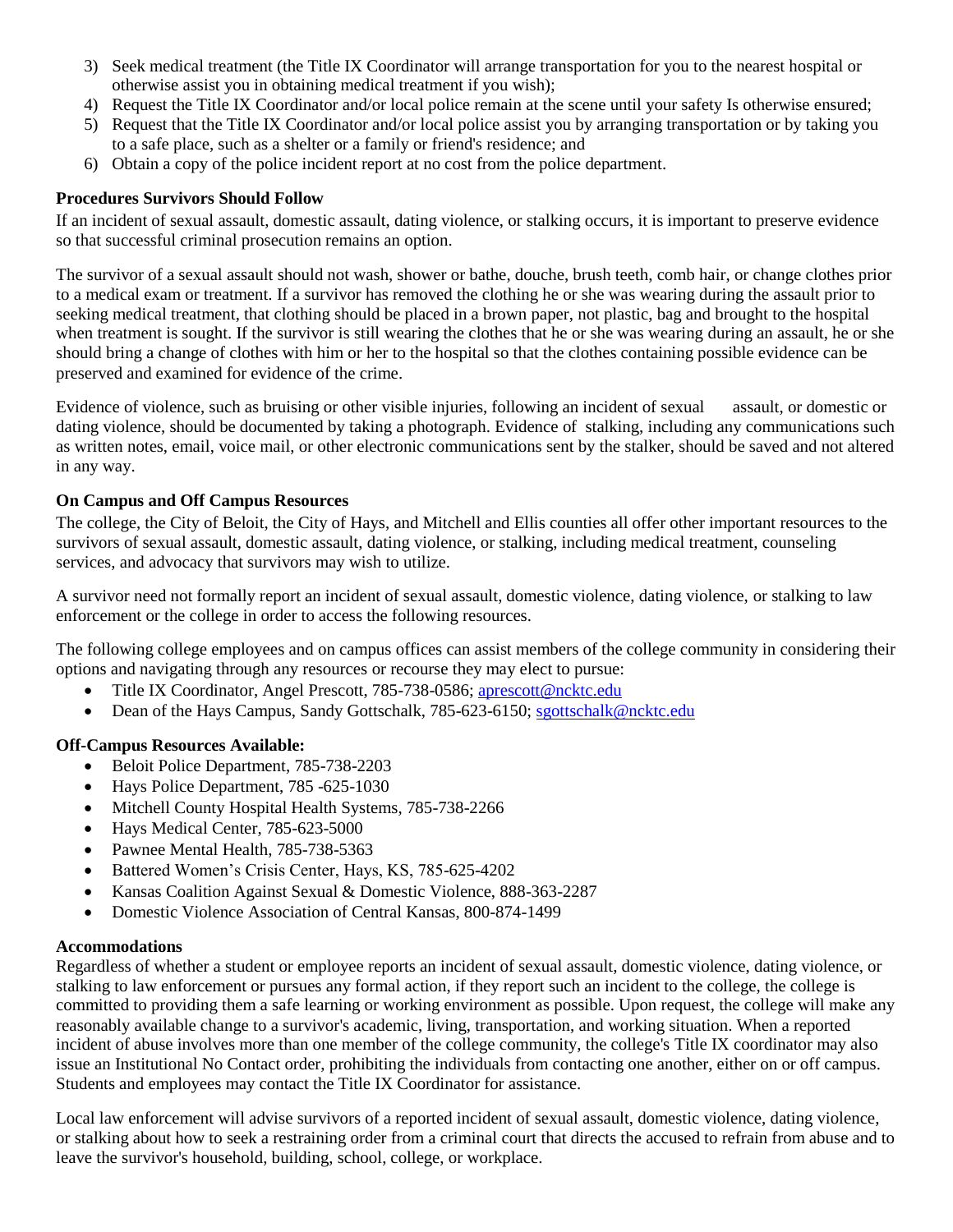The college is committed to ensuring that orders of protection issued by courts are fully upheld on all college-owned, used, and controlled property as well as properties immediately adjacent to the college. Therefore, if any member of the college community obtains an order of protection or restraining order, he or she should promptly inform the Title IX Coordinator and provide them a copy of that order, so that the college can enforce it. The college is also committed to protecting survivors from any further harm, and if the Title IX Coordinator determines that an individual's presence on campus poses a danger to one or more members of the college community, they can issue an institutional No Contact or No Trespass Order barring that individual from college property until resolved by Board of Trustees action.

#### **Survivor Confidentiality**

The college recognizes the sensitive nature of sexual assault, domestic violence, dating violence, and stalking incidents. We are committed to protecting the privacy of individuals who report incidents of abuse, to the extent that doing so is permitted by law and consistent with the college's need to protect the safety of the community. Different college officials and personnel are able to offer varying level s of privacy protections to survivors.

The college requires all employees to share with the college's Title IX Coordinator information they learn concerning a report of sexual assault, or an incident of domestic or dating violence, or stalking, so that the Title IX Coordinator can investigate the incidents, track trends (including possible multiple reports involving the same assailant) and determine whether steps are needed to ensure the safety of the community. It is the survivor's choice whether he or she wishes to participate in the investigation; however the college may proceed with an investigation without the survivor's participation if there is a concern for the safety of other members of the community.

Reports made to local law enforcement will be requested by on behalf of NCK Tech by the Title IX Coordinator to determine if a Title IX investigation is warranted. Reports may also be made public (maintaining the survivor's anonymity) if there is a concern for the safety of other members of the community.

Reports received by the college concerning the abuse of a minor or juvenile must be reported to state officials in compliance with state law requiring mandatory reporting of child abuse. All members of the college community are required by policy to report any instances of known child abuse or neglect to the Title IX Coordinator. The Title IX Coordinator will in turn report information to the appropriate state authorities.

Reports of sexual assault, domestic or dating violence, or stalking, which are shared with the college's Title IX Coordinator or other college officials, will be treated with the greatest degree of respect and privacy possible while still fulfilling the college's obligation to investigate and effectively respond to the report. Every effort will be made to limit the scope of information shared to keep it to a minimum of detail, and only when absolutely necessary. It is the survivor's choice whether to participate in the investigation; however the college may proceed with the investigation without the survivor's participation if there is a potential threat to other members of the community.

A survivor's ability to speak in confidence and with confidentiality may be essential to his or her recovery. The college thus expects employees to treat information they learn concerning incidents of reported sexual assault, domestic violence, dating violence, and stalking with as much respect and as much privacy as possible. College employees must share such information only with those college officials who must be informed of the information pursuant to college policy. Failure by a college employee to maintain privacy in accordance with college policy will be grounds for discipline.

While federal law requires the college to include certain reported incidents of sexual assault, domestic violence, dating violence, and stalking among its annual campus crime statistics, such information will be reported in a manner that does not permit identification of survivors.

#### **College Educational Programs**

The college is committed to increasing the awareness of and prevention of violence. The college makes continued efforts to provide students and employees with education programing, and strategies intended to prevent rape, acquaintance rape, sexual assault, domestic violence, dating violence, and stalking before they occur.

To address the issue of sexual assaults, domestic violence, dating violence, and stalking in a college environment, the college offers practical guidance for risk reduction, violence prevention, and bystander intervention, including but not limited to;

 Personal Safety Workshops - In an effort to educate the college community about safety, the college provides opportunities for all members of the college community to learn about safety precautions. College officials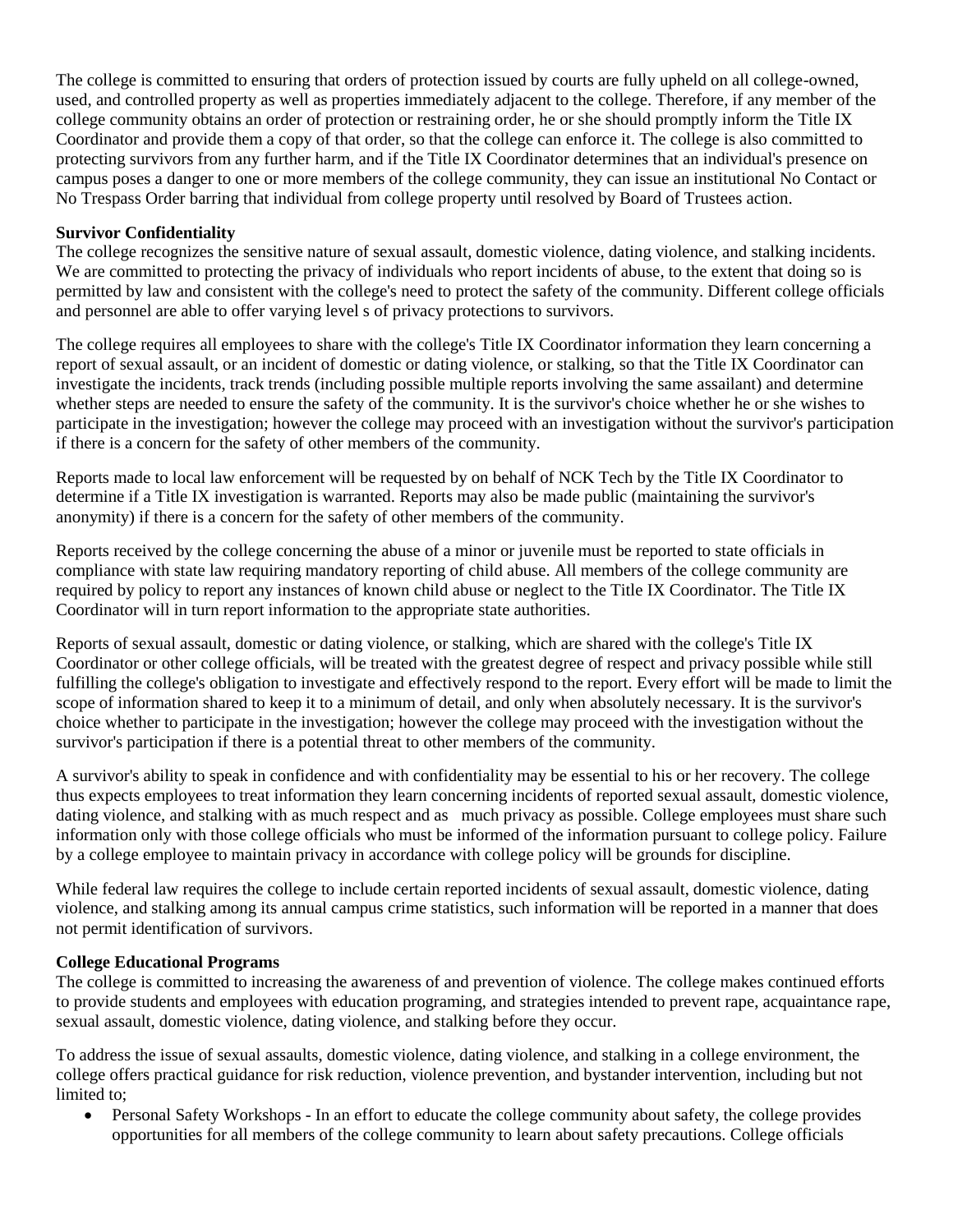conduct and/or coordinate awareness workshops for college community members on a wide variety of subjects including, but not limited to alcohol awareness, the definition of consent and sexual assault, and wellness.

- New Student Orientation Student orientation programs addressing active bystander awareness, support services, medical amnesty, wellness, and personal safety are delivered by members of the Student Services department to new students
- Crime Bulletins and Alerts- College officials periodically distribute crime bulletins or alerts to inform members of the college community about incidents of crime in the areas surrounding the college that may pose an imminent threat of harm to members of the community. Bulletins and alerts are al so circulated at times, not in response to specific incidents, but as general reminders to college community members about measures that members of such community can take to enhance personal and property security.
- New Employee Orientation- All new employees receive training on Sexual Harassment and Title IX through the Title IX Coordinator.
- Student Activities Programs These programs are run through the Student Services department and inform students on a wide variety of topics such as, alcohol awareness, sexual assault, consent, bystander awareness, personal safety, and fire safety.
- Bulletin Board Campaigns The Student Services department uses passive programming strategies in throughout campus to provide information on crime prevention and safety issues related to college students on and off campus.

#### **Conduct Proceedings**

The college strictly prohibits all acts of sexual assault, domestic violence, dating violence, and stalking. In addition to facing criminal investigation and prosecution, students, employees, and other affiliates may also face action by the college. When students or employees are accused of having engaged in sexual assault, domestic violence, dating violence, or stalking the college may, depending on the facts alleged, issue interim safety measures prior to the resolution of the charges. Such interim safety measures might include issuing No Contact orders between the parties, altering an individual's work or class schedule or a student's on-campus housing assignment, placing an employee accused of misconduct on administrative leave, or placing a student accused of misconduct on an interim suspension.

The college's Title IX Coordinator will oversee all investigations of allegations of gender-based violence. Employees who are found responsible for having committed such a violation could face termination of employment, and students who are found responsible for having committed such a violation may face disciplinary probation, deferred suspension, suspension from college housing, dismissal from college housing, suspension from the college, or dismissal from the college. In addition, the college may issue No Contact Orders and No Trespass Orders to those found responsible.

If a Title IX investigation concludes that evidence exists which suggests a student more likely than not engaged in sexual assault, domestic violence, dating violence, or stalking, the matter will be referred to the Title IX Coordinator, Angel Prescott, 785-738-9008; aprescott@ncktc.edu and adjudicated pursuant to the Student Code of Conduct and incidents involving employees and college affiliates who are found by the college to have engaged in behavior that violates college policy, including but not limited to sexual assault, domestic violence, dating violence, or stalking.

All conduct proceedings, whether the conduct is reported to have occurred on or off campus shall provide a prompt, fair, and impartial investigation and resolution. All investigations and proceedings shall be conducted by officials who receive annual training on the nature of the types of cases they are handling, how to conduct an investigation, and how to conduct a proceeding in a manner that protects the safety of survivors and promotes accountability.

The college seeks to investigate and adjudicate any official complaints of sexual abuse, domestic violence, dating violence, or stalking that are filed with the college within sixty (60) days of receipt of that complaint, unless mitigating circumstances require the extension of time frames beyond sixty (60) days. Such circumstances may include the complexity of the allegations, the number of witnesses involved, the availability of the parties or witnesses, the effect of a concurrent criminal investigation, college breaks or vacations that occur during the pendency of an investigation, or other unforeseen circumstances. In these matters the complainant and the respondent shall be notified, provided an explanation, and given information about the amount of additional time required.

In all investigatory and adjudication proceedings conducted by the college concerning charges of sexual misconduct, domestic violence, dating violence, or stalking, including any related meetings or hearings, both the complainant and the respondent will be afforded the same process rights, including equal opportunities to have others present. This includes the right to be accompanied by an advisor of their choice. Both the complainant and respondent will also be afforded an equal opportunity to introduce evidence and identify witnesses.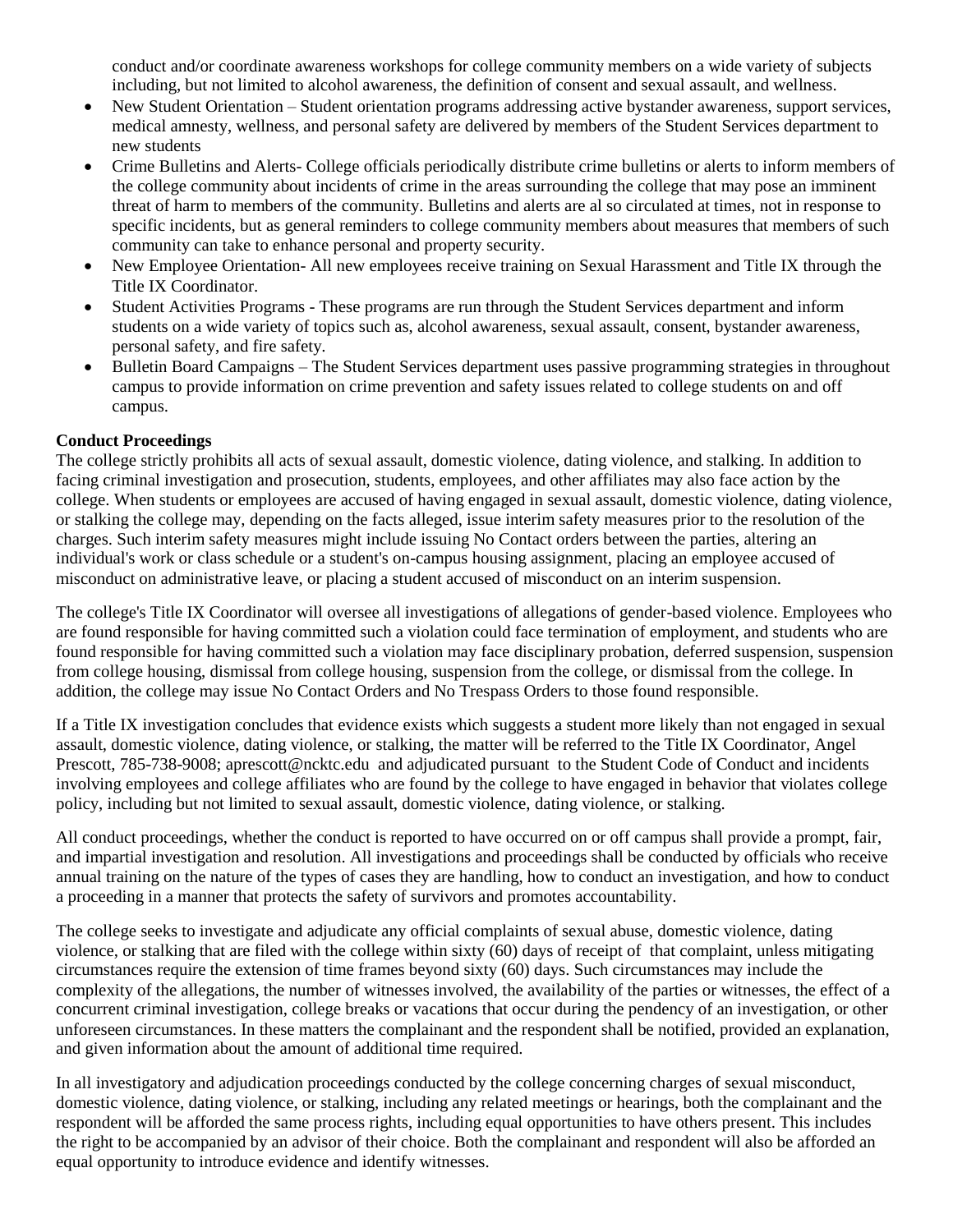When a student is accused of any violation of the student conduct code, including but not limited to charges that he or she engaged in sexual assault, domestic or dating violence, or stalking, the charges will be decided using the preponderance of evidence standard, which means that it is more likely than not that the reported misconduct occurred.

When the Title IX Coordinator completes an investigation both the complainant and the respondent shall simultaneously be informed in writing within 7 business days of the outcome of the investigative proceeding. Both the complainant and respondent will be given the same procedures and timeframe to appeal the outcome of the proceeding, both parties will receive the same process rights if an appeal is granted, and the parties will both receive timely notice when the outcome becomes final. Disclosure of the outcome shall be made to both parties unconditionally, and each shall be free to share or not share the details with any third parties.

#### **Restraining Orders**

Enforcement of court-issued protection orders is critical to ensure the safety for students and employees at NCK Tech.

Any student or employee who has a restraining order, order of protection, no contact order or any other such order issued by a court against another individual (whether or not that individual is also a student or employee of the College) is highly encouraged to notify the local police department and the Dean of Student Services (Beloit students), the Dean of the Hays Campus (Hays students) or Board Clerk (employees) of the threat. The student or employee should provide a copy of the restraining order to local law enforcement, as well as the NCK Tech official listed above, so it is kept on file and can be enforced, if necessary.

Upon receiving notice that a student or employee holds a protection order, the designated NCK Tech employee shall immediately schedule a meeting with the protected student to create a plan for enforcement of the protection order on the college's campus. The designated NCK Tech employee shall work with the protected student or employee to create an enforcement plan regardless of whether the restrained individual is another student or employee. In addition, the designated NCK Tech employee shall provide the protected student or employee with information about reporting violations of the protection order, assist him/her with reporting any violations, and provide him/her with a list of campus and community resources.

If the restrained individual is a student or employee, NCK Tech shall make any necessary changes to the restrained student's enrollment/employment, participation, or environment in order to comply with the protection order and ensure the protected student or employee's safety. In addition, the designated NCK Tech employee shall work with the protected student or employee and the college to make any changes to the protected student or employee's enrollment/employment, participation, or environment to which he/she consents and which are necessary to ensure his/her safety.

Changes to the restrained student or employee's enrollment/employment, participation, or environment that are made pursuant to a valid protection order do not require a written complaint or grievance by the student or employee. The restrained student or employee may file a grievance using the procedures set forth in the NCK Tech Board Policy handbook to challenge any changes made to his/her enrollment/employment, participation, or environment to enforce a protection order.

#### **Sex Offender Notifications**

The Campus Sex Crimes Prevention Act (CSCPA) of 2000 is a federal law that provides for the tracking of convicted sex offenders enrolled at, or employed at, institutions of higher education. The CSCPA is an amendment to the Jacob Wetterling Crimes Against Children and Sexually Violent Offender Act. The federal law requires state law enforcement agencies (in Kansas, it is the Kansas Bureau of Investigation) to provide NCK Tech with a list of registered sex offenders who have indicated that they are either enrolled, employed or pursuing an education at NCK Tech College.

NCK Tech College is required to inform the campus community that a KBI registration list of sex offenders will be available by contacting the Dean of Student Services.

In addition, a list of all registered sex offenders in Kansas is available from the Kansas Bureau of Investigation at http://www.accesskansas.org/kbi/ro.htm. Beloit is located in Mitchell County and the zip code is 67420. Hays is located in Ellis County and the zip code is 67601.

The CSCPA further amends the Family Educational Rights and Privacy Act of 1974 (FERPA) to clarify that nothing in the Act can prohibit an educational institution from disclosing information provided to the institution concerning registered sex offenders.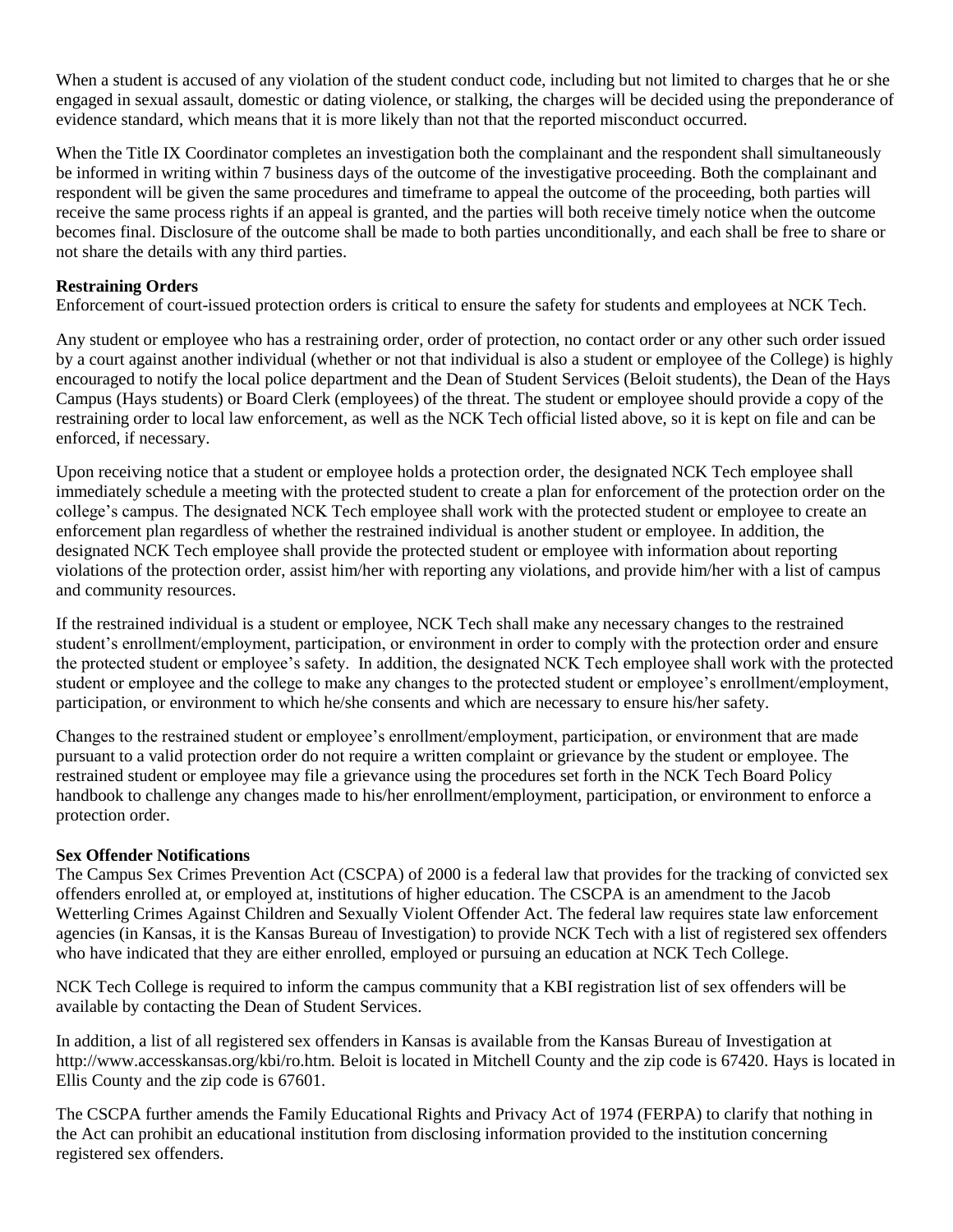### **Disclosure Policy**

NCK Tech College may, upon written request, disclose to the alleged victim of a crime of violence, or a non-forcible sex offense, the results of any disciplinary hearing conducted by the college against the student who is the alleged perpetrator of the crime or offense. If the alleged victim is deceased as a result of the crime or offense, NCK Tech College will provide the results of the disciplinary hearing to the victim's next of kin, if so requested.

## **Sexual Harassment Policy**

The college is committed to providing positive and productive learning and working environment free from discrimination on the basis of sex, including sexual harassment. Sexual harassment shall not be tolerated. Sexual harassment of employees or students of the college by board members, administrators, faculty, support personnel, students, vendors, and any others having business or other contact with the college is strictly prohibited.

Sexual harassment is unlawful discrimination on the basis of sex under Title IX of the Education Amendments of 1972, Title VII of the Civil Rights Act of 1964, and the Kansas Act Against Discrimination. All forms of sexual harassment are prohibited at the college, on college property, and at all college-sponsored activities, programs or events. Sexual harassment against individuals associated with the college is prohibited, whether or not the harassment occurs on college grounds.

It shall be a violation of this policy for any student, employee, or third party (visitor, vendor, etc.) to sexually harass any student, employee, or other individual associated with the college. It shall further be a violation for any employee to discourage a student or another employee from filing a complaint or refer for investigation any complaint lodged under the provisions of this policy.

Sexual harassment is unwelcome sexual advances, requests for sexual favors and other inappropriate oral, written or physical conduct of a sexual nature when made by a college employee to a student, when made by a college employee to another college employee, or when made by any student to another student when: (1) submission to such conduct is made, explicitly or implicitly, a term or condition of the individual's education or employment: (2) submission to or rejection of such conduct by an individual is used as the basis for academic or employment decisions affecting that individual: or (3) such conduct has the purpose or effect of interfering with an individual's academic or professional performance or creating an intimidating, hostile or offensive academic or work environment.

Sexual harassment may result from verbal or physical conduct or written or graphic material. Sexual harassment may include, but is not limited to: verbal harassment or abuse: pressure for sexual activity: repeated remarks to a person, with sexual or demeaning implication: unwelcome touching: or suggesting or demanding sexual involvement accompanied by implied or explicit threats concerning a student's grades, participation in extra-curricular activities, etc. , or implied or explicit threats concerning an employee's job status.

The college encourages all victims of sexual harassment and persons with knowledge of such harassment to report the harassment immediately. The college will promptly investigate all complaints of sexual harassment and take prompt corrective action to end the harassment.

Any student who believes that he or she has been subjected to sexual harassment should notify the Title IX Coordinator. Any college employee who receives a complaint of sexual harassment from a student or from another employee shall inform the individual making the report of the employee's obligation to report the complaint. Any college employee who receives a complaint of sexual harassment from a student must report it to the Title IX Coordinator.

If the Title IX Coordinator is the alleged harasser, the complaint shall be reported to the college president. The college president shall discuss the complaint with the student to determine if it can be resolved. If the matter is not resolved to the satisfaction of the student in this meeting, the student may initiate a formal complaint under the college's discrimination complaint procedure.

Employees who believe they have been subjected to sexual harassment should discuss the problem with their immediate supervisor. If an employee's immediate supervisor is the alleged harasser, the employee should discuss the problem with the Title IX compliance coordinator or the college president. Employees who do not believe the matter is appropriately resolved through this meeting may file a formal complaint under the college's discrimination complaint procedure.

Complaints received will be investigated to determine whether under the totality of the circumstances, the alleged behavior constitutes sexual harassment under the definition outlined above. Unacceptable conduct may or may not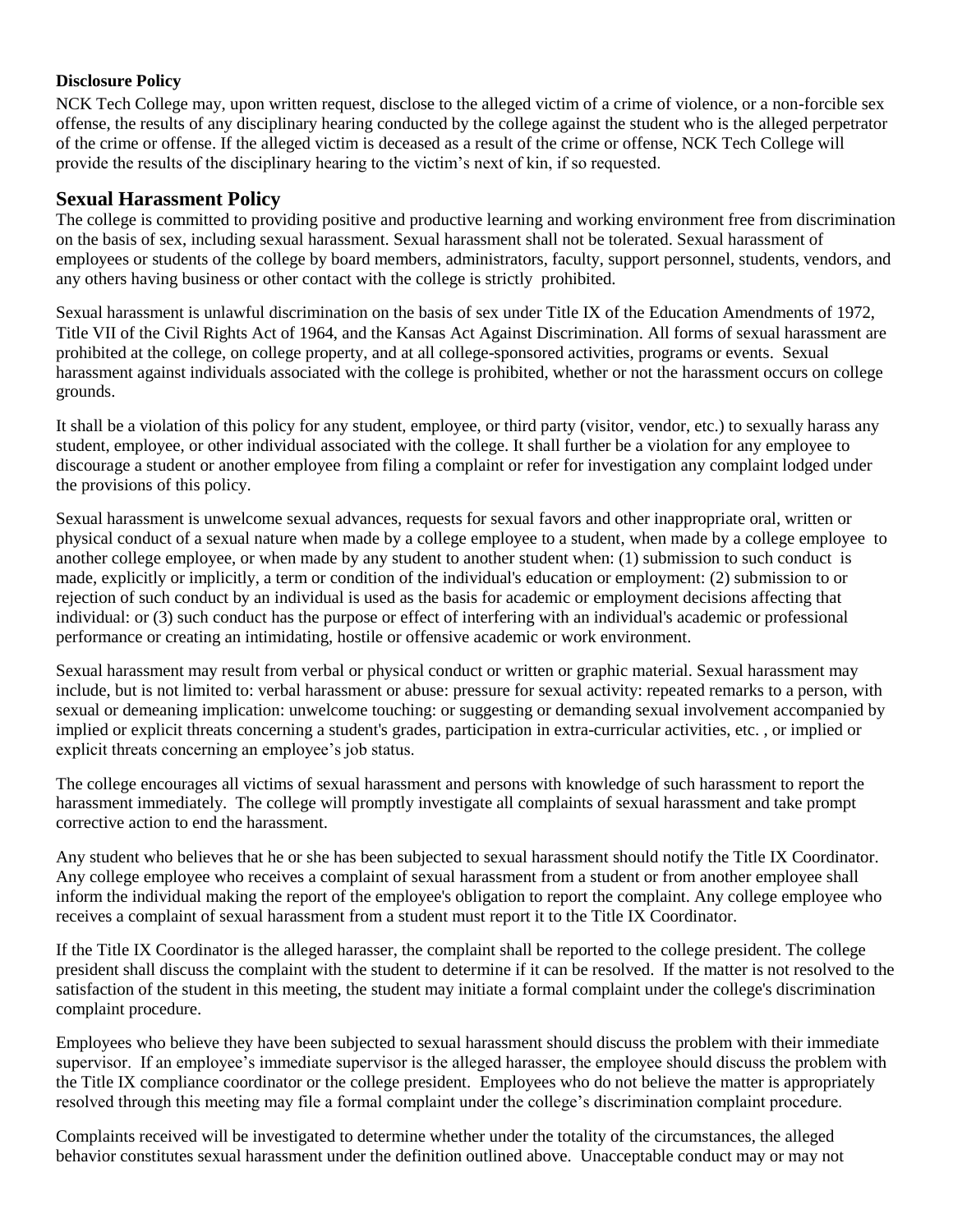constitute sexual harassment, depending on the nature of the conduct and its severity, pervasiveness, and persistence. Behaviors which are unacceptable but do not constitute harassment may provide grounds for employee discipline or discipline under the code of student conduct.

If discrimination or harassment has occurred, the college will take prompt, remedial action to prevent its reoccurrence.

An employee who witnesses an act of sexual harassment shall report the incident to the Title IX Coordinator. Employees who fail to report complaints or incidents of sexual harassment to the Title IX Coordinator may face disciplinary action. Administrators who fail to investigate and take appropriate corrective action in response to complaints of sexual harassment may also face disciplinary action.

When a complaint contains evidence of criminal activity, the administration shall report such conduct to law enforcement.

To the extent possible, confidentiality will be maintained throughout the investigation of a complaint. The desire for confidentiality must be balanced with the college's obligation to conduct a thorough investigation, to take appropriate corrective action, or to provide due process to the accused.

The filing of a complaint or otherwise reporting sexual harassment shall not reflect upon the student's status or grades. Likewise, initiation of a complaint of sexual harassment in good faith will not adversely affect the job security or status of an employee, nor will it affect his or her compensation. Any act of retaliation against any person who has filed a complaint or testified, assisted, or participated in an investigation of a sexual harassment complaint is prohibited. Any person who retaliates is subject to immediate disciplinary action, up to and including expulsion for a student or termination of employment for an employee.

False or malicious complaints of sexual harassment may result in corrective or disciplinary action against the complainant.

A summary of this policy and related materials shall be distributed in a variety of manners, including but not limited to; posters, fliers and the college website. The policy shall also be published in student and employee handbooks as directed by the college president.

## **Weapons Policies**

NCK Tech prohibits the possession and use of firearms, explosives, and other weapons on NCK Tech property, with certain limited exceptions, as provided below. This policy is in accordance with the Kansas Board of Regents ("Board") Policy and state law, K.S.A. 75-7c01, *et seq*.

#### **A. Definitions**

For purposes of this policy:

- 1. The term "weapons" includes:
	- a. Any object or device which will, is designed to, or may be readily converted to expel bullet, shot or shell by the action of an explosive or other propellant;
	- b. Any handgun, pistol, revolver, rifle, shotgun or other firearm of any nature, including those that are concealed or openly carried;
	- c. Any BB gun, pellet gun, air/C'02 gun, stun gun or blow gun;
	- d. Any explosive, incendiary or poison gas (A) bomb, (B) mine, (C) grenade, (D) rocket having a propellant charge of more than four ounces, or (E) missile having an explosive or incendiary charge of more than  $\frac{1}{4}$  ounce;
	- e. Any incendiary or explosive material, liquid, solid or mixture equipped with a fuse, wick or other detonating device;
	- f. Any tear gas bomb or smoke bomb; however, personal self-defense items containing mace or pepper spray shall not be deemed to be a weapon for the purposes of this policy;
	- g. Any knife, commonly referred to as a switch-blade, which has a blade that opens automatically by hand pressure applied to a button, spring or other device in the handle of the knife, or any knife having a blade that opens or falls or is ejected into position by the force of gravity or by an outward, downward or centrifugal thrust or movement;
	- h. Any straight-blade knife of four inches or more such as a dagger, dirk, dangerous knife or stiletto; except that an ordinary pocket knife or culinary knife designed for and used solely in the preparation or service of food shall not be construed to be a weapon for the purposes of this policy;
	- i. Any martial arts weapon such as nun chucks or throwing stars;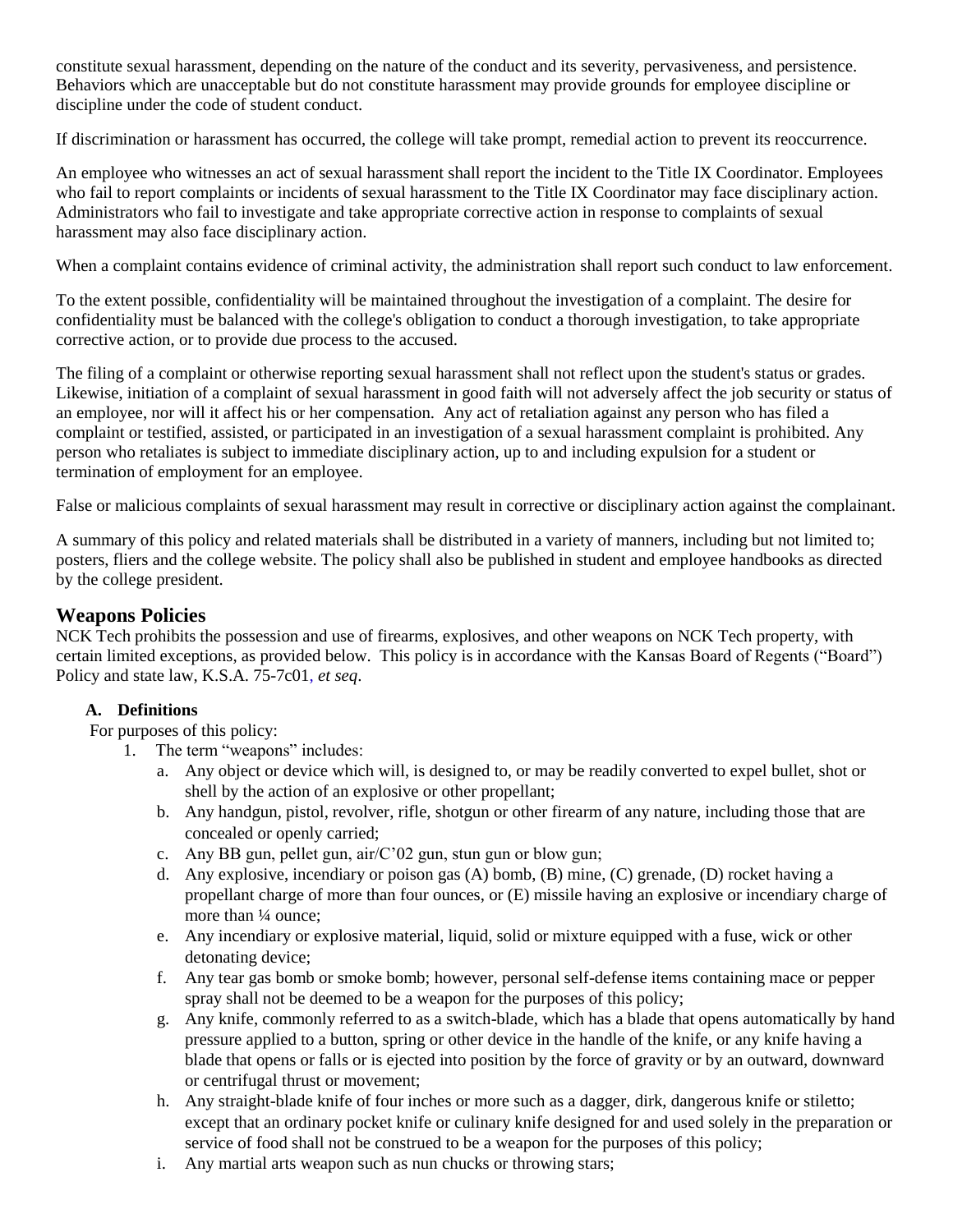- j. Any longbow, crossbow and arrows or other projectile that could cause serious harm to any person; or
- k. No student shall possess, handle, use, or threaten to use any object that can reasonably be considered a weapon, explosive, destructive device, or hazardous substance on College owned or operated property, and any College activity, function or event. This policy includes any item being used as a weapon or destructive device or any facsimile of a weapon.
- l. Any explosive or destructive device, including but not limited to dynamite, nitroglycerin or any other combustible, blasting caps, fireworks, firebombs, grenades, plastic charges or devices intended for detonation purposes, and/or any other similar devices or compounds used for detonation or blasting.
- m. Any other dangerous or deadly weapon or instrument of like character.
- 2. The term "handgun" means:
	- a. A pistol or revolver which is designed to be fired by the use of a single hand and which is designed to fire or capable of firing fixed cartridge ammunition; or
	- b. Any other weapon which will or is designed to expel a projectile by the action of an explosive and which is designed to be fired by the use of a single hand.
- 3. The term "firearm" includes any handgun, rifle, shotgun, and any other weapon which will or is designed to expel a projectile by the action of an explosive.
- 4. The term "adequate security measures" shall have the same meaning as the term is defined in K.S.A. 75- 7c20, and "building" shall have the same meaning as the term "state building" is defined in K.S.A. 75-7c20.
- 5. The term "campus" means any building or grounds owned by the college or the Board and any building or grounds leased by the college or the Board for college use.

#### **B. Policy**

#### 1. General Rules on Open Carry and Concealed Carry on Campus

Open carry of firearms and possession of weapons other than concealed handguns shall be prohibited on campus, while concealed carry of handguns is permitted on campus, subject to the rules stated in this policy. All weapons are prohibited at all off-campus College sponsored or supervised activities, except that, as required by law, the College does not prohibit employees, who are legally qualified, from carrying a concealed handgun while engaged in the duties of their employment outside of NCK Tech's place of business, including while in a means of conveyance.

Nothing in this policy shall be read to prohibit possession of weapons on campus as necessary for the conduct of Board-approved academic programs or College-approved activities without the advance written approval of the President or his/her designee.

Except in those instances where necessary for self-defense or transferring to safe storage and except as otherwise provided in the preceding paragraph, it shall be a violation of Board and College policy to openly display any lawfully possessed concealed carry handgun while on campus.

There are no College locations that have been designated as prohibiting concealed carry with permanent adequate security measures. The College may from time to time designate a specific location as temporarily prohibiting concealed carry and use temporary adequate security measures as defined and required by law. Appropriate notice will be given whenever this temporary designation is made.

In addition, areas of buildings that have no public access entrances and are limited to restricted access entrances only may be off-limits to concealed carry, as determined by the College. "Restricted access entrance" means an entrance that is restricted to the public and requires a key, keycard, code, or similar device to allow entry to authorized personnel. "Authorized personnel" means employees of a state agency or municipality and any person granted authorization pursuant to K.S.A. 75-7c20 (d)(2.) The College may temporarily designate specific locations as prohibiting concealed handguns and use temporarily.

#### 2. Prohibitions Based on State Law

Beginning July 1, 2017, any individual who is 21 years of age or older and who is lawfully eligible to carry a concealed handgun in Kansas shall not be precluded from doing so on campus except in buildings and areas of buildings for which adequate security measures are provided, and except as otherwise prohibited by law.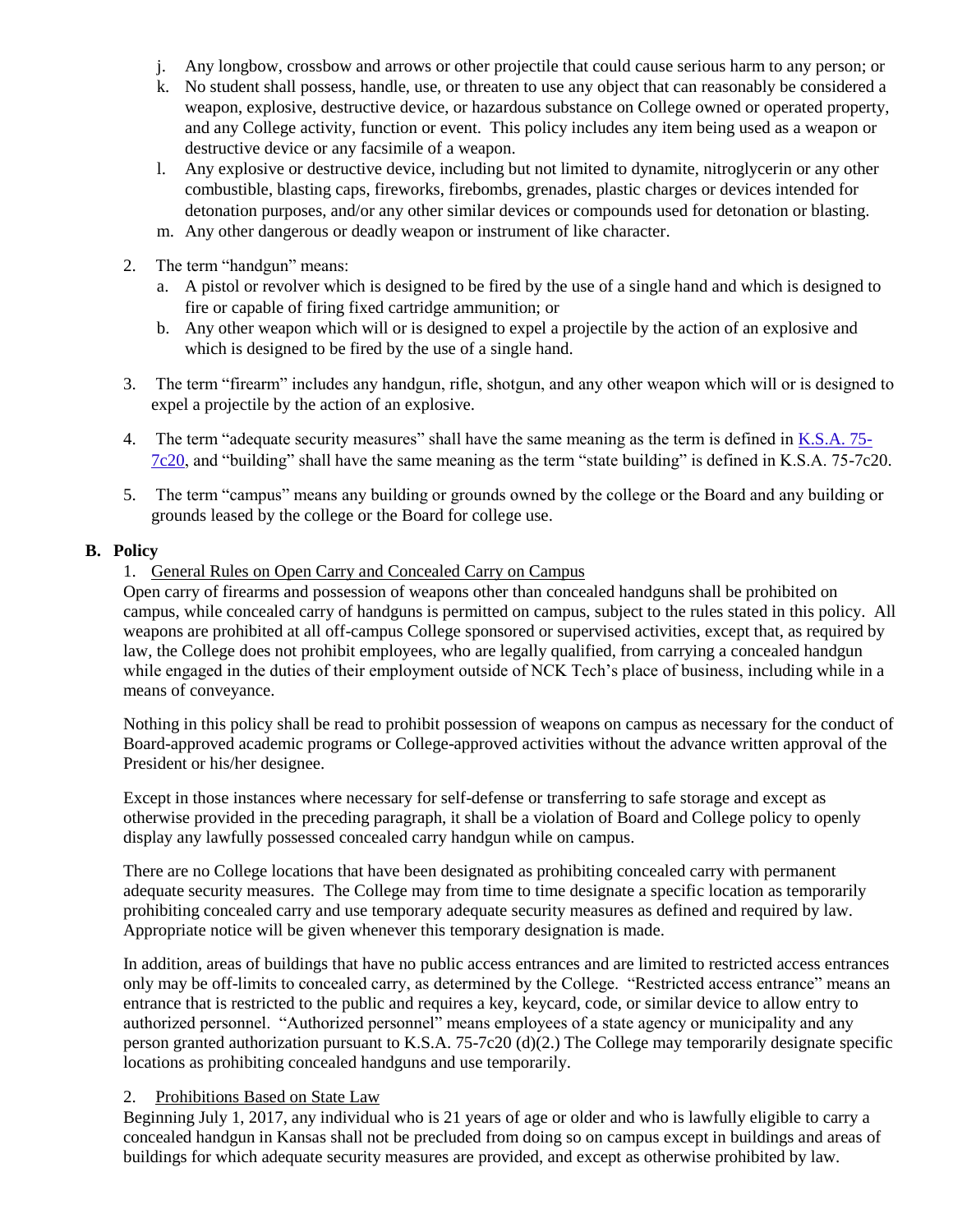Due to its proximity to school district property, carrying a concealed weapon at the NCK Tech Big Creek Training Center in Hays is prohibited.

Regardless whether the individual is otherwise lawfully eligible to carry a concealed handgun, the following restrictions apply to the carrying of a firearm by Kansas law, and the violation of any of the following restrictions is a crime under Kansas law and a violation of this policy:

- An individual in possession of a concealed firearm must be at least 21 years of age [K.S.A. 21- 6302(a)(4)];
- A firearm cannot be carried by an individual under the influence of alcohol or drugs, or both, to such a degree as to render the individual unable to safely operate the firearm [K.S.A. 21-6332];
- A firearm cannot be carried by an individual who is both addicted to and an unlawful user of a controlled substance  $[K.S.A. 21-6301(a)(10)];$
- A firearm cannot be carried by an individual who is or has been a mentally ill person subject to involuntary commitment [K.S.A. 21-6301(a)(13)];
- A firearm cannot be carried by an individual with an alcohol or substance abuse problem subject to involuntary commitment [K.S.A. 21-6301(a)(13)];
- A firearm cannot be carried by an individual who has been convicted of a felony crime [K.S.A. 21- 6304];
- An automatic firearm cannot be carried  $[K.S.A. 21-6301(a)(5)];$
- A cartridge which can be fired by a handgun and which has a plastic-coated bullet with a core of less than 60% lead by weight is illegal [K.S.A. 21-630(a)(6)];
- Suppressors and silencers cannot be used with a firearm [K.S.A. 21-6301(a)(4)]; and,
- Firearms cannot be fired in the corporate limits of a city or at a dwelling, or at a structure or vehicle in which people are present, except in self-defense [K.S.A. 21-6308,6308a].

It shall also be a violation of this policy to otherwise possess, store, transport, trade, sell, or in any other way use a firearm in violation of any applicable law.

#### 3. Carrying and Storing Handguns

Each individual who lawfully possesses a handgun on campus shall be wholly and solely responsible for carrying, storing and using that handgun in a safe manner and in accordance with the law and Board policy. Nothing in this policy shall be interpreted to require individuals who lawfully possess a handgun to use it in defense of others.

Beginning July 1, 2017, each individual who lawfully possesses a concealed handgun on campus shall at all times have that handgun in their custody and control, and shall either:

- a. Carry it concealed on or about their person in a manner that complies with this policy, or;
- b. Keep it securely stored at their residence or in their privately owned or leased vehicle

Individuals who carry a handgun on campus must carry it concealed on or about their person at all times. With respect to this policy, "concealed" means completely hidden from view and does not reveal the weapon in any way, shape, or form. "About" the person means that an individual may carry a handgun if it can be carried securely in a suitable carrier, such as a backpack, purse, handbag, or other personal carrier designed and intended for the carrying of an individual's personal items. Moreover, the carrier must at all times remain within the exclusive and uninterrupted control and within the immediate reach of the individual.

Every handgun carried by an individual, whether on their person or in a carrier, must be secured in a holster that completely covers the trigger and the entire trigger guard area and that secures any external hammer in an uncocked position. The handgun must be secured in the holster with a strap or by other means of retention. The holster must have sufficient tension or grip on the handgun to retain it in the holster even when subjected to unexpected jostling. Handguns with an external safety must be carried with the safety in the "on" position. Semiautomatic handguns must be carried without a chambered round of ammunition. Revolvers must be carried with the hammer resting on any empty chamber.

#### *Handguns shall not be stored:*

(1) in any College classroom, lab, office, or facility;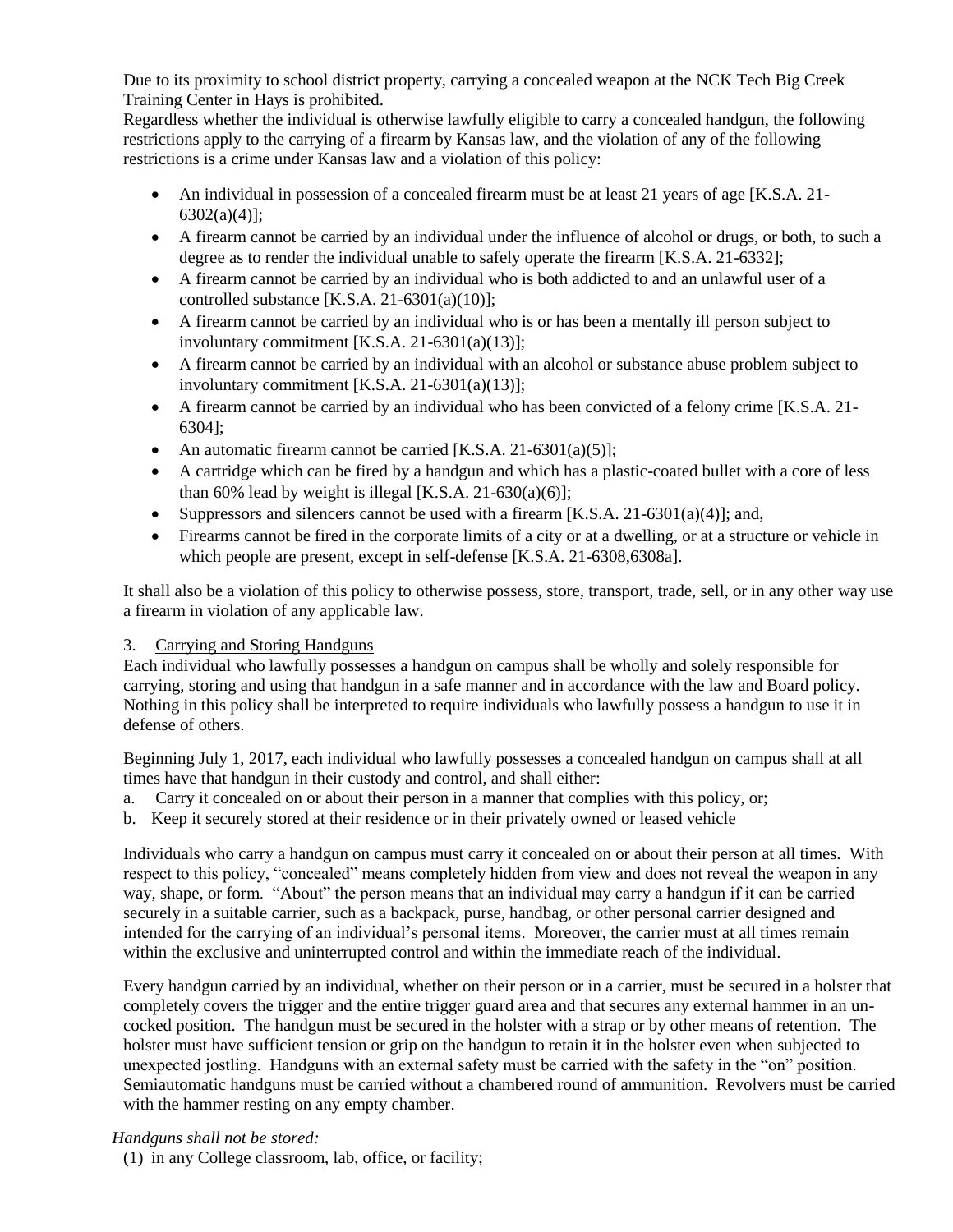- (2) in an on-campus residential unit, except in the residential unit of the individual who is at least 21 years of age, who legally owns the handgun, and when the handgun is secured in an approved storage device;
- (3) in any non-privately owned or leased motor vehicle; or,
- (4) in any other location and under any circumstances except as specifically permitted by this policy and by state and federal law.

#### *Handguns may be stored:*

- (1) in an individual's privately-owned or leased motor vehicle when the vehicle is locked and the handgun is secured in a location within the vehicle that is not visible from outside the vehicle; or,
- (2) in an individuals' on-campus residential unit when the handgun is secured in a holster and in an approved storage device. Handgun storage by any other means than specifically permitted in this policy is prohibited.

For any on-campus residential unit that does not have adequate security measures, each resident who lawfully possesses a handgun on campus and elects to store the handgun they possess in the room to which they are assigned when not carrying it on their person in a concealed fashion shall secure the handgun in a secure storage device that conceals the gun from view. Such storage devices shall be provided by the individual who possesses the handgun and must meet minimum industry standards for safe-keeping of handguns.

NCK Tech does not provide approved handgun storage devices to any person under any circumstances. Each individual who stores a handgun in an on-campus residence must provide their own approved storage device. An approved storage device has each of these characteristics;

- (1) it is of sufficient size to fully enclose the handgun while secured in an approved holster;
- (2) it is constructed of sturdy materials that are non-flammable;
- (3) it has a combination, digital, or other secure locking device that can only be unlocked by the individual using the storage device, but devices secured exclusively with a key lock are prohibited; and,
- (4) the device is constructed specifically for the storage of a handgun and/or ammunition. All ammunition stored in an on-campus residence must be stored in an approved storage device.

#### 4. Additional Safety Measures

NCK Tech and its employees, staff, administration and trustees who do not provide adequate security measures in College buildings and by this Policy allows the carrying of a concealed handgun as authorized by the Personal and Family Protection Act (K.S.A. 75-7c01 *et seq*.) shall not be liable for any wrongful act or omission relating to actions of persons carrying a concealed handgun concerning acts or omissions regarding such handguns (K.S.A. 75-7C20 (f)).

Nothing in the policy shall be interpreted to require individuals who lawfully possess a handgun to use it in defense of others.

No person shall use the fact or possibility that he or she is carrying a concealed weapon with the intent to intimidate another person except in defense of self or others.

#### **C. Reporting and Temporary Actions**

All reports of suspected violation of the concealed carry policy are made to the College President or his/her designee.

An employee who witnesses the unlawful handling of a handgun shall report the incident to the President or his/her designee.

Upon receipt of a report, NCK Tech will conduct an initial investigation to determine whether the report describes a criminal matter and/or a policy violation. Any report of weapons on a NCK Tech campus will be investigated. Employees who fail to report complaints or incidents regarding unlawful handling of a handgun to appropriate college officials may face disciplinary action. College administrators who fail to investigate and take appropriate corrective action in response to complaints of unlawful handling of a handgun may also face disciplinary action.

When a complaint contains evidence of criminal activity, the college president or his/her designee shall report such conduct to law enforcement.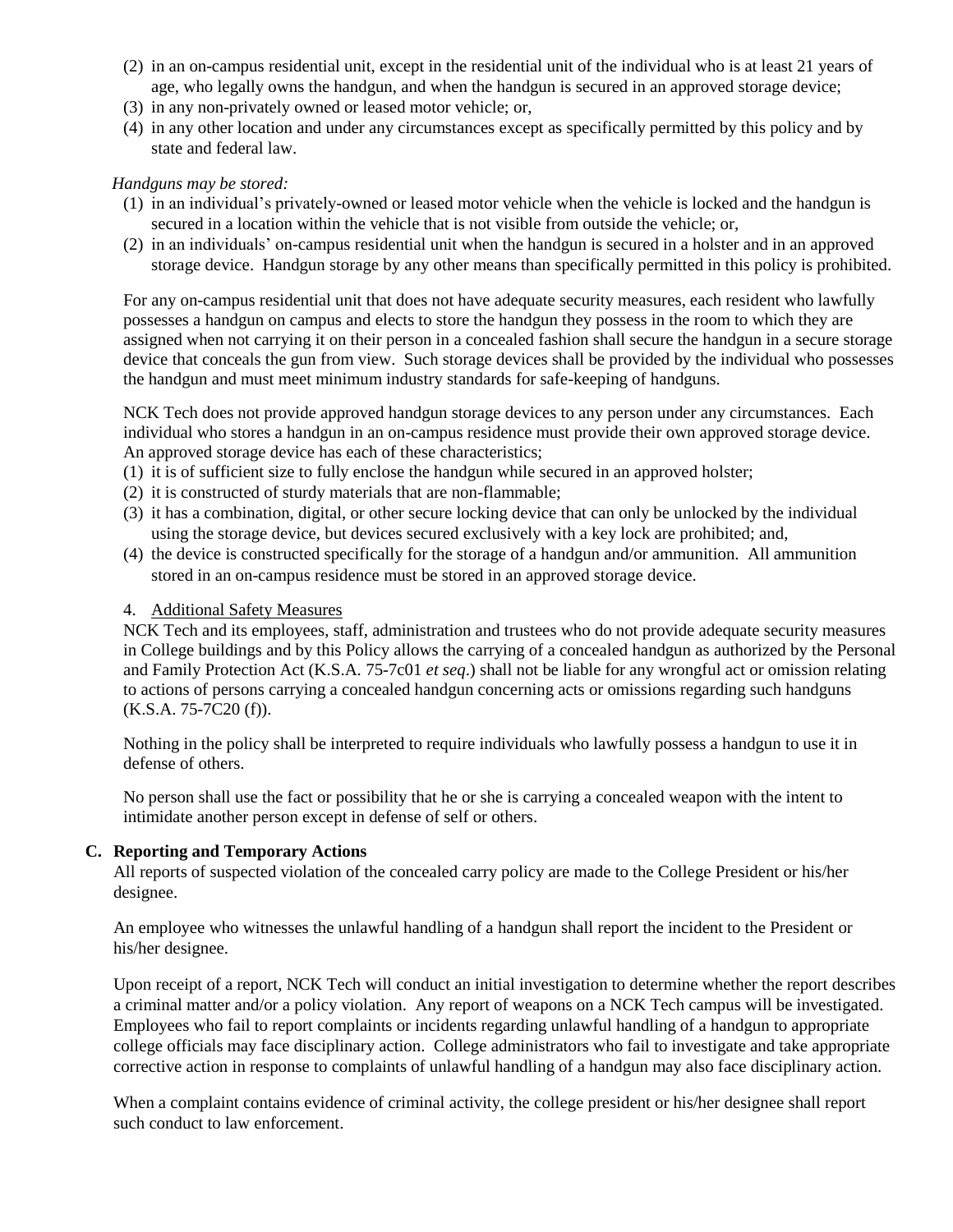To the extent possible, confidentiality will be maintained throughout the investigation of a complaint. The desire for confidentiality must be balanced with the college's obligation to conduct a thorough investigation, to take appropriate corrective action, or to provide due process to the accused.

The filing of a complaint or otherwise reporting unlawful handling of a handgun shall not reflect upon the student's status or grades. Likewise, initiation of a complaint of unlawful handling of a handgun in good faith will not adversely affect the job security or status of an employee, nor will it affect his or her compensation. Any act of retaliation against any person who has filed a complaint or testified, assisted, or participated in an investigation of unlawful handling of a handgun is prohibited. Any person who retaliates is subject to immediate disciplinary action, up to and including expulsion for a student or termination of employment for an employee.

#### **D. Sanctions**

Any individual violating this Policy or accidentally or irresponsibly discharging a weapon will be subject to appropriate disciplinary action, including but not limited to suspension/expulsion, termination of employment, immediate removal/trespass from the premises and/or arrest. Enforcement of this Policy will be administered by NCK Tech Administration or the appropriate law enforcement agency and shall form a Student Code of Conduct violation. Those residing on campus shall honor these Policy provisions plus any and all conditions of housing written agreement. Likewise, any individual who violates one or more provisions of this policy may be issued a lawful directive to leave campus with the weapon immediately. Any individual who violates the directive shall be considered to be in trespass and may be cited accordingly. Any individual who violates state or federal law may be detained, arrested or otherwise subjected to lawful processes appropriate to the circumstances.

# **NCK Tech Crisis Management Plan (Emergency Response and Evacuation Procedures)**

#### **PURPOSE**

North Central Kansas Technical College's greatest concern is the safety of its faculty, staff, and students. Focused on that goal, the following policies and protocols have been designed to respond to crisis situations of all types, and prevent crises whenever possible. The procedures outlined in this plan will be used to enhance the protection of lives and property through the effective use of College and local resources.

This plan is designed to assist the College community to cope with the anticipated needs generated by an emergency situation and to assist with communication of those events and needs. The effectiveness of this plan relies on every member of the College community to be familiar with and follow these policies and procedures in the event of an emergency.

This plan should be reviewed on an annual basis and distributed to appropriate members of the College community.

## **INTRODUCTION**

From a public perspective, a "crisis" can be defined as any out-of-the-ordinary event that creates community/media interest in the College. Effective communication is essential in responding to our communities and to the media in case of a crisis of any kind.

The College must be adequately prepared for that out-of-the-ordinary event, and to advise, effectively and promptly, the College community and the public as required on issues and developments.

The Crisis Management Plan will also apply in the event of a crisis at an off-campus event for which North Central Kansas Technical College has some responsibility or where a significant number of its community are involved, e.g., evening activities and outreach centers.

#### **SCOPE**

These procedures apply to all members of the North Central Kansas Technical College community.

#### **TYPES OF CRISES/EMERGENCIES IDENTIFIIED**

A crisis is any event that involves death, serious injury, property damage or destruction, disruption of normal operations, compromise of data or information, harm to financial assets, damage to the image or goodwill of the College, or any other event which is deemed to be a crisis by the College, or the imminent threat, fear or possibility of any such results.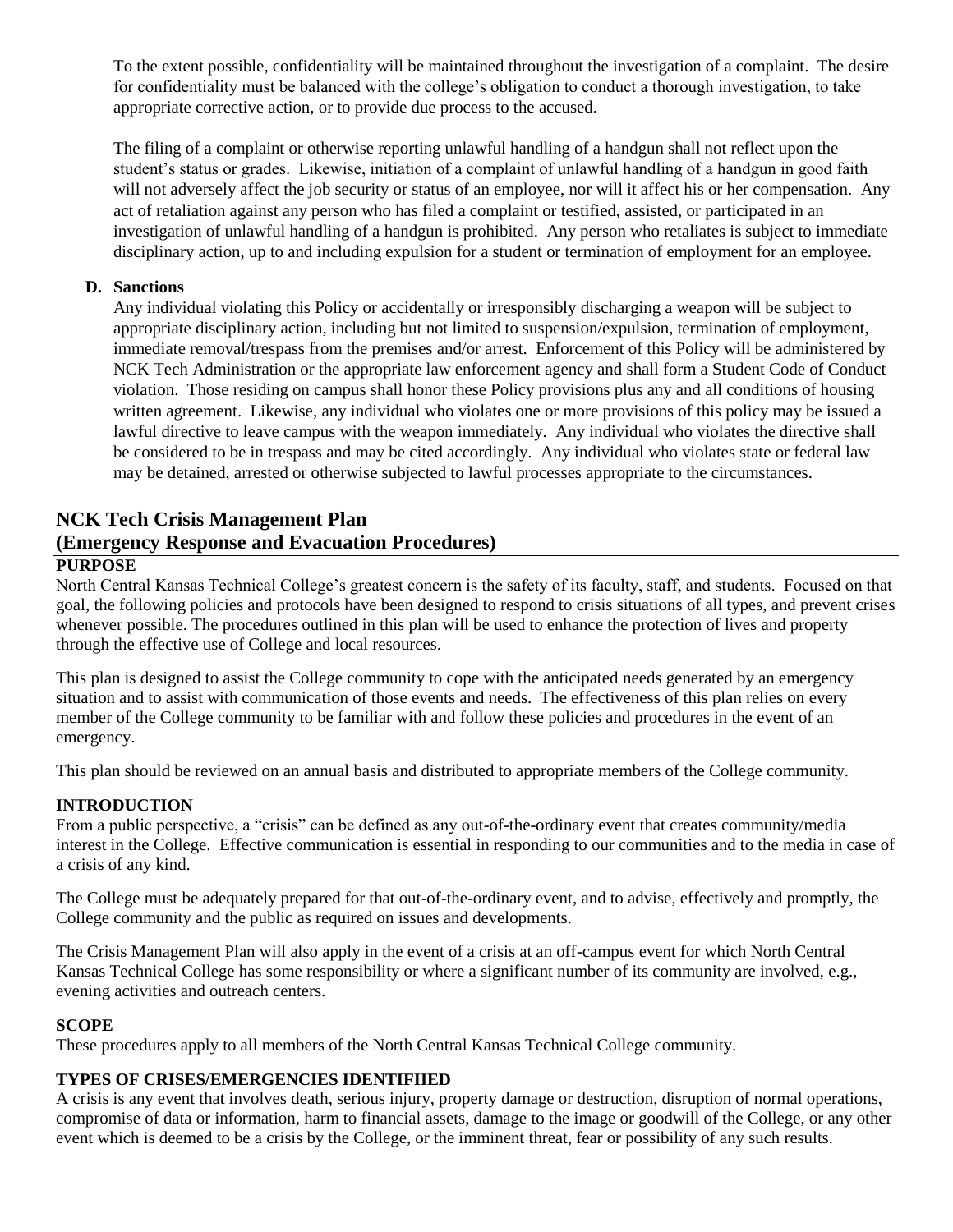While there is no way to anticipate all possible emergency situations or types of crises, the following examples represent categories of crises that would likely necessitate the deployment of the Crisis Management Team:

- 1) Medical Emergency epidemic or poisoning
- 2) Violent Crime/Behavior-Active Shooter robbery, murder, suicide, personal injury (existing or potential), etc.
- 3) Political Situations riots, demonstrations, etc.
- 4) Off-Campus Deaths or Incidents Involving Students, Faculty and/or Staff
- 5) Fire/Evacuation fires, floods, chemical spills or leaks, explosions, etc.
- 6) Tornado/Severe Weather—tornadoes, wind storms
- 7) Severe Winter Weather—blizzards, snow storms
- 8) Bomb Threats

#### **CRISIS MANAGEMENT TEAM**

The Crisis Management Team is created under the authority of the President of the College. Authority to activate the Crisis Management Team is designated to each member. The Crisis Management Team must be available to respond and react as a team in emergency or crisis situations. The team will meet annually to review the plan and update information. A written report will be provided to the President after each review; updates to the plan will be presented to the Board of Trustees.

| Rank           | <b>Position</b>                             |
|----------------|---------------------------------------------|
| 1              | President of the College (Both Campuses)    |
| $\overline{2}$ | Dean of Instructional Services (Beloit)     |
|                | Dean of Hays Campus (Hays)                  |
| 3              | Dean of Student Services (Beloit)           |
|                | Instructor (Hays)                           |
| 4              | Dean of Administrative Services (Beloit)    |
|                | Hays Director of Nursing                    |
| 5              | Marketing/Foundation Director (Hays/Beloit) |
|                | Instructor (Hays)                           |
| 6              | Director of Financial Aid (Beloit)          |
|                | <b>Student Service Coordinator (Hays)</b>   |

The College Crisis Management Team consists of the following positions:

Once convened, the Crisis Management Team will generally take the following actions:

- 1) Share information with all members of the Team and attempt to assess the nature of the event and the probable harm that may result.
- 2) Brief and advise the President and other members of College administration.
- 3) Identify other individuals outside of the Team who may be needed to assist with the response to the event.
- 4) Determine initial actions of the Team and by whom these actions will be taken.
- 5) Outline long term or continued responses of the College to the event.
- 6) Arrange for communications with off-campus officials if necessary.

#### **Incident Commander**

The Incident Commander is the highest ranking individual on scene and available from the Crisis Management Team. The Incident Commander is responsible for taking command of an emergency situation and leading the Crisis Management Team. While the Crisis Management Team is expected to collaborate on decisions, the Incident Commander is responsible for the final decision.

Responsibility for this activity should not be delegated because it is important that all members of the Crisis Management Team be familiar with each other and fully aware of their responsibilities with regard to crisis management. In the event of an emergency situation the Crisis Management Team will work with the Incident Commander to lead the College community through the situation and determine the best course of action.

The Incident Commander is automatically authorized to assume leadership of the situation; however he/she is not automatically designated as the Official Spokesperson. Before speaking with the media, the President should be informed of the incident and he/she will designate an Official Spokesperson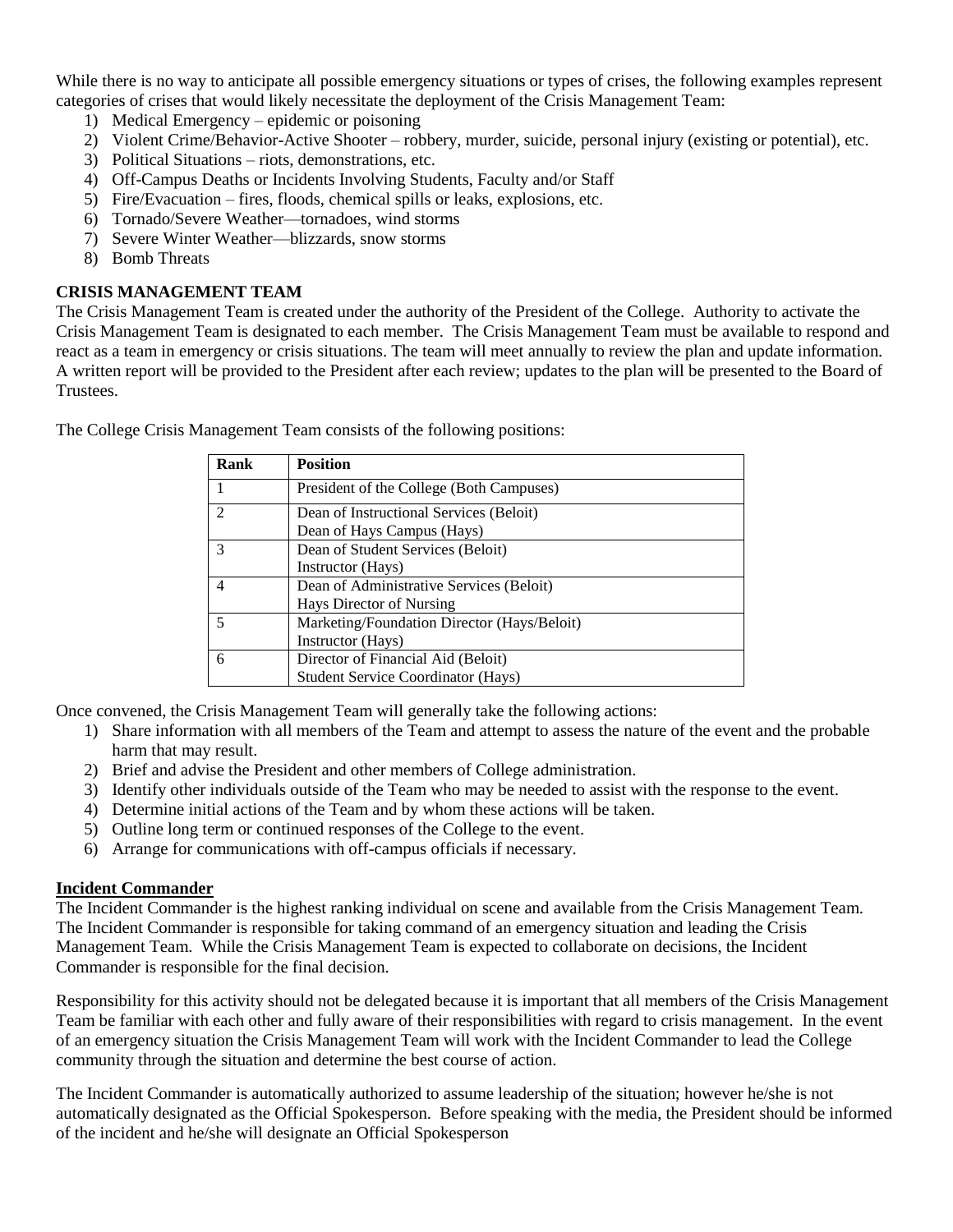#### **Official Spokesperson**

The President is expected to serve as the Official Spokesperson for the College and is responsible for articulating the College's position to the media or outside agencies. If the President is unavailable, he/she is otherwise responsible for designating an Official Spokesperson. The Official Spokesperson must be designated by the President and may or may not be the Incident Commander.

The Official Spokesperson will be selected from the following:

- 1) Dean of Instructional Services/Dean of Hays Campus
- 2) Dean of Student Services
- 3) Dean of Administrative Service

#### **Authority**

- The Crisis Management Team shall inform the President of any crisis that has occurred or that is threatening life, health, or College property, and give periodic status reports as information is available.
- When immediate action is required to react to an emergency situation, the Incident Commander (highest ranking member of the Crisis Management Team on scene) has the authority to declare a state of emergency. If time allows the President should be notified prior to the declaration.
- Once a crisis/emergency has been identified, the Crisis Management Team will have the authority to limit access to the affected area and any other areas of campus designated for use for use in responding to the crisis.
- Except for emergency services personnel, only the President or his/her designated Official Spokesperson will be authorized to provide direction to the media.
- The College President through consultation with local law enforcement and the Board of Trustees may allow media photographers and camera operators to tour the emergency site; they must be escorted.

Following appropriate first-response activities, the Crisis Management Team will develop an action plan based on knowledge of the event that will be guided by any established procedures or protocols developed in this plan or traditionally utilized by the College in the event of such a crisis.

## **COMMUNICATION GUIDELINES**

The College will make every effort to be open and timely in its communications with the College community, the media and its communities during a crisis or emergency. Concern for the right to privacy, personal health and safety, legal liability and the public's legitimate need to be informed will guide decisions with regard to all communications internally and externally.

During a declared state of emergency, communications – both internal and external – will be under the direction of the President of the College in cooperation with the Crisis Management Team.

- Communications shall be from the President or his/her Official Spokesperson with respect to crises affecting the College.
- Appropriate information shall be provided routinely to College employees and students to enable their cooperation in a potential crisis.

#### **Good communications policy and practice will:**

- assist in the actual management of the crisis;
- provide direction to faculty, staff, and students;
- reduce rumor and uncertainty;
- disseminate clear and accurate information to interested constituencies and the public at large;
- maintain the institution's credibility and minimize damage to its reputation

#### **COMMUNICATION PROCEDURES**

#### **Alerting Responsibilities**

- 1) Any member of the Crisis Management Team may trigger the Rave Alert system to immediately respond to an emergency situation or declare a state of emergency.
- 2) During a declared state of emergency or the decision to assemble the Crisis Management Team, the President of the College or his/her Official Spokesperson will advise the media.
- 3) The President or his/her designated Official Spokesperson is responsible for:
	- a. Meeting with the Crisis Management Team to determine level of crisis and members of the College community affected.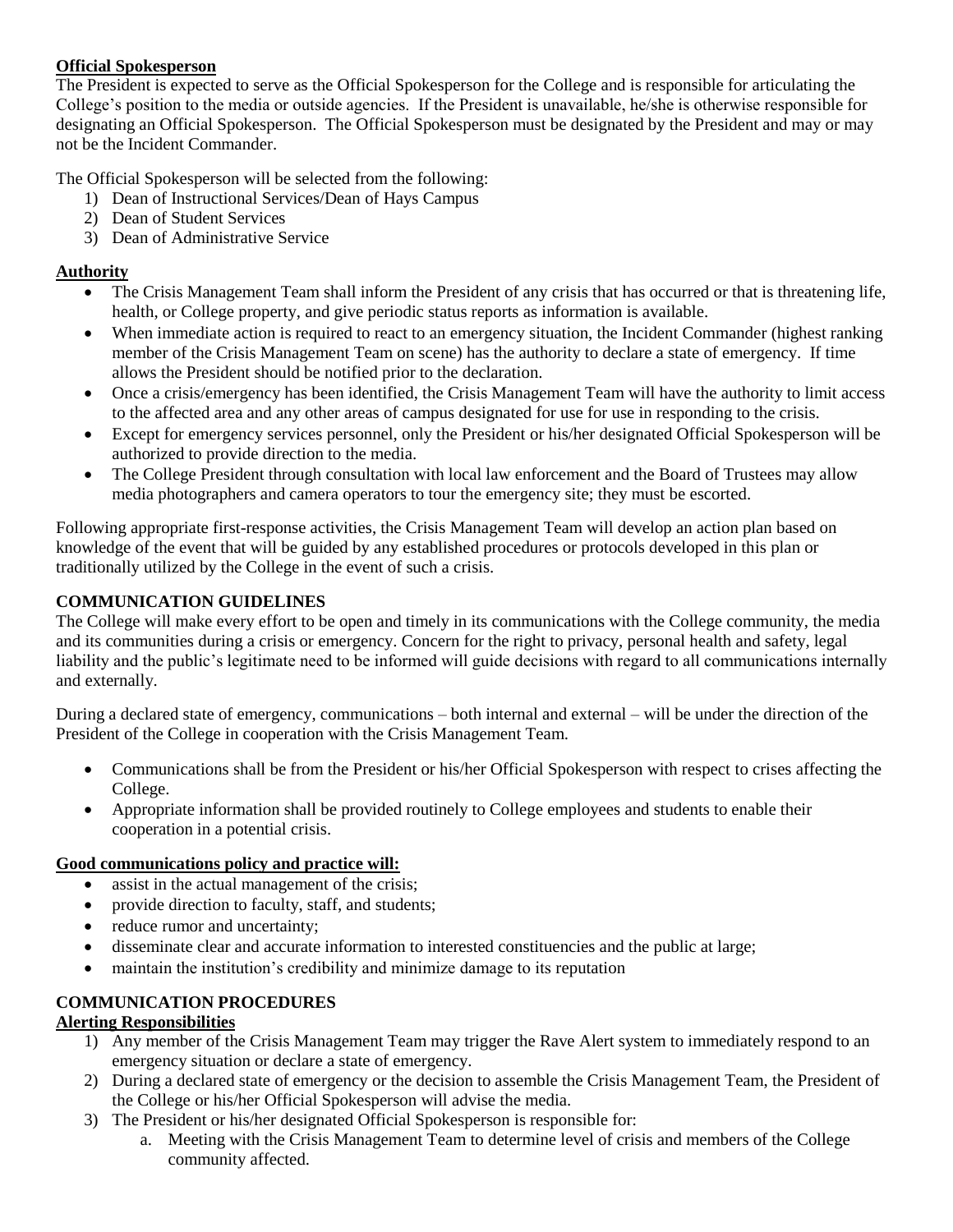- b. Maintaining regular contact with the Crisis Management Team and/or Incident Commander.
- c. Preparing and disseminating statements or information to the College community, interested constituencies, the media, and other groups as identified.
- d. Handling public inquiries regarding the crisis.
- e. Responding to media inquiries regarding the crisis.
- f. Maintaining regular contact with communications officials of other agencies or organizations responding to the emergency for the purpose of coordinating the preparation and dissemination of public statements of information.
- g. Managing the media's presence during the crisis and enforcing the guidelines for media behavior during a crisis.
- h. Monitoring media coverage and public response to the crisis.
- i. Providing post crisis follow-up releases and news, as appropriate, to the media.
- j. Evaluating the communications process, providing full media documentation to the Crisis Management Team, and participating in a debriefing session with members of the Crisis Management Team.

#### **RAVE ALERT-EMERGENCY NOTIFICATION SYSTEM**

A key component of the NCKTC's Crisis Management Plan is the NCKTC Rave Alert system. This alert system serves as the primary means for which crisis situations will be communicated to faculty, staff, and students who may be on campus and potentially at-risk during a crisis. Therefore it is essential for all faculty, staff, and students to keep their contact information current so they can be notified in the event of an emergency. All employees and students are automatically added to the Rave Alert system via the cell phone number provided and through their NCKTC provided email address. Once registered, they will receive NCKTC weather related closings and emergency notifications via cell phone text/voice messages and emails with NCKTC Rave Alerts.

#### **RELEASING STATEMENTS/INFORMATION**

- o All information released by the College will be done in cooperation with the appropriate external law enforcement authorities.
- o All written or oral statements to campus groups, the media and the public will require the authorization of the College President or designated Incident Commander.
- o The legal aspects of releasing information will be governed by the appropriate legal guidelines or referred to legal counsel.
- o All public and media inquiries that are received by other offices and departments will be forwarded to the President or his/her Official Spokesperson and:
	- Under no circumstances will any representative of the College reveal the victim's name in any case.
	- Under no circumstances will any representative of the College other than the President or his/her designee volunteer any information (names, dates, times, locations, nature of an incident) about an off-campus incident.
	- The President or his/her Official Spokesperson should be notified of any off-campus incidents that could potentially impact the College community.

## **GENERAL RESPONSE PLAN:**

#### **Assumptions**:

- In any situation where the Police or Fire Department is involved, they will secure the situation and take jurisdiction of all activities.
- The President will designate a spokesperson if he/she is absent.
- The President, or his/her designated spokesperson, will coordinate all College communications including those with the media. Any required College notifications or cancellations should be cleared by the President or his/her designated spokesperson.
- Under no circumstances will any representative of the College reveal a victim's name in any case, unless authorized to do so by the victim or the victim's agents.

#### **Crisis Team Meeting Place**

• In the event of a crisis or emergency, the Crisis Management Team will meet at a predetermined command post. The Administrative Office will be the primary meeting place.

#### **Emergency Shelter**

Beloit: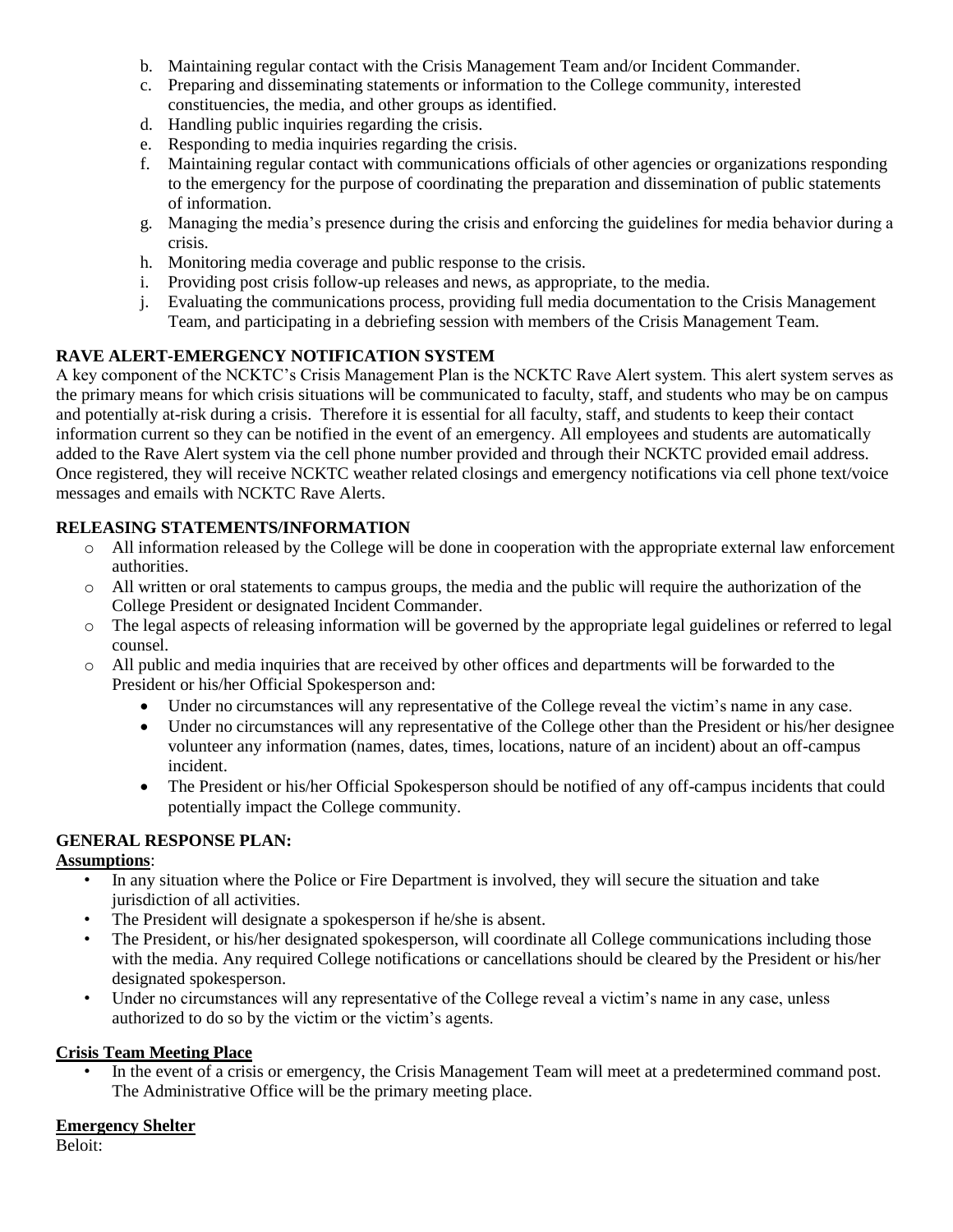- The racquetball court inside the Wellness Center will be the on-campus emergency shelter (to be used in case a residence hall is uninhabitable or others on campus require temporary housing). If the racquetball court inside the Wellness Center is unavailable, alternative accommodations will be determined by the Crisis Management Team.
- Outside the instructional day, dormitory students should evacuate to the basement of the Housing Director. The basement is accessible at all times entering through the laundry room.
- Hays:
	- Go to an interior hallway or smallest interior room in the building you are in avoiding areas with windows. If possible get under a table or solid structure.

#### **CRISIS MANAGEMENT TEAM RESPONSIBILTIES Advance Warning (If applicable)**

- The Crisis Management Team meets and plans based on anticipated situations, and prepare a worst-case scenario plan.
- Communication decisions made and implemented.
- Key College personnel who need to be involved are notified.
- Precautionary evacuations are done if needed.
- Essential service personnel are called if required.
- City services (Police, Fire) are notified when necessary.
- Precautionary quarantine initiated by County Health Services.
- Complete incident report if required.
- Debriefing.

#### **Emergency in Progress or Immediate Aftermath**

- Local Emergency First Response team (police, fire, medical depending on need) will be notified.
- City services are called if required and not already on scene
- Communication decisions are made and implemented
- Initiate College emergency notification alert, contact key personnel
- Set up command post
- React and coordinate activities for campus security, evacuations, shelter, counseling, etc.
- Coordinate restoration of lost or damaged utility services
- Control traffic
- Initiate damage control
- Complete incident report(s)
- Complete a log of activity
- Debriefing

#### **Post Emergency**

- Debrief and continue communications as required to the College community, general community and the media.
- Ensure arrangements are made for counseling to be provided to those who need it.
- Record events and prepare permanent records to be maintained.
- Assess any required changes or additions to the crisis management plan.
- Complete incident report(s).

#### **COLLEGE FUNCTIONAL RESPONSIBILITIES**

#### **Administrative Cabinet**

- 1. Protect lives and property and secure and control the emergency site.
- 2. Establish an Incident Commander for the College in the absence of the President following hierarchy established in the crisis plan.
- 3. Initiate crisis plan and contact appropriate outside agencies.
- 4. Coordinate all activities with campus and City services (e.g.: call emergency services –Emergency First Response Team, ambulance etc.)
- 5. Handle emergency closing notifications and coordinate special notifications as required.
- 6. Coordinate and maintain command post.
- 7. Maintain public order on campus.
- 8. Assist proper authorities (Police, Fire, EMS, etc.) whenever necessary.
- 9. Handle or clear all media activities.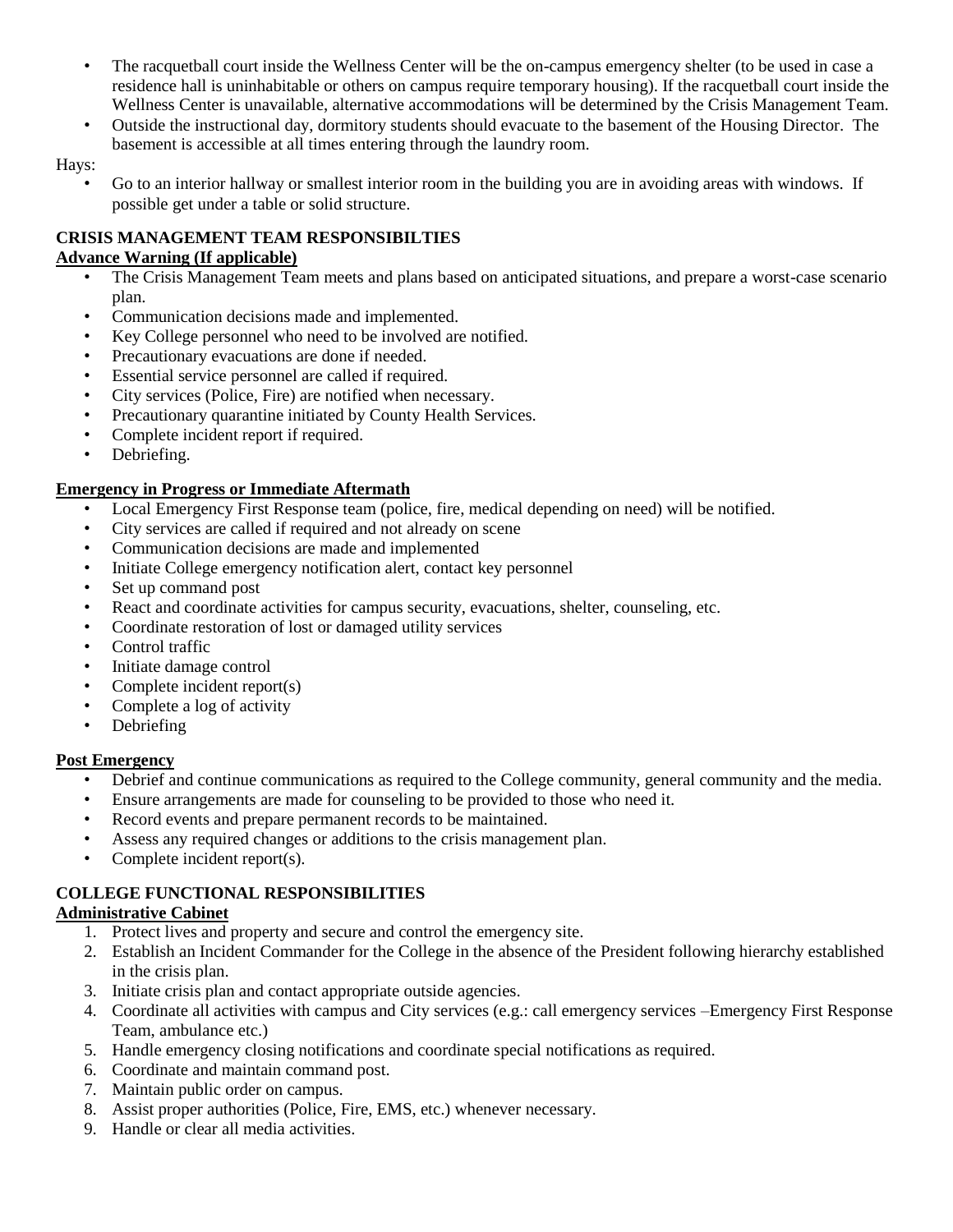- 10. Provide clear, continuous and timely communication to faculty, staff and students and external publics as required.
- 11. Record the event and action taken.

## **Physical Plant/Maintenance Staff**

- 1. Monitor actual safety hazards.
- 2. Inform President, or Incident Commander, of any known hazards.
- 3. Advise on measures to maintain safety.
- 4. Control traffic.
- 5. Record the event and action taken for liability and risk management.

### **Student Affairs/Administration**

- 1. Assist with or make arrangements for temporary or alternate accommodations.
- 2. Contact students or families when appropriate.
- 3. Advise faculty about situations involving students.
- 4. Provide counseling as required to victims and affected individuals.
- 5. Ensure victims are aware of available services via College and County resources.

## **CRISIS MANAGEMENT PROTOCOL**

## **A. Medical Emergency**

**STEPS**:

- 1. The person identifying the situation should notify 911and indicate there is a medical emergency. 911 will contact necessary Emergency Responders.
- 2. Secure the victim from further injury due to unsafe conditions if possible.
- 3. Begin First Aid/CPR if necessary
- 4. Be available to provide information to Emergency Responders about the situation.
- 5. Contact and notify the Administrative Office/Crisis Management Team of incident.
- 6. Prevent unauthorized access to the incident site.
- 7. Set up crisis command post.
- 8. Arrange for temporary accommodations and relocations if necessary.
- 9. Prepare for appropriate communication.

## **B. Violent Crime/Behavior-Active Shooter**

## **STEPS**: (CRIME IS IN PROGRESS)

## **IF THE SHOOTER IS OUTSIDE YOUR BUILDING:**

- 1) If you can do so safely, inform building occupants.
- 2) Close and lock your door and all windows. If you cannot lock the door, try to block the door with desks and chairs.
- 3) Turn off all the lights.
- 4) Seek protective cover. Stay away from doors and windows.
- 5) Keep quiet and act as if no one is in the room.
- 6) Do not answer the door or respond to commands until you are certain they are issued by a police officer or campus administration.
- 7) Wait for police to assist you out of the building.

## **IF THE SHOOTER IS INSIDE YOUR BUILDING:**

- 1) If it is possible to escape the area safely and avoid danger, do so by the nearest exit or window
- 2) Evacuate to a safe area away from the danger, and take protective cover. Stay there until emergency responders arrive. Leave in the room books, backpacks, purses, etc.
- 3) Notify anyone you may encounter to exit the building immediately.
- 4) As you exit the building, keep your hands above your head and listen for instructions that may be given by police officers. If an officer points a firearm at you, make no movement that may cause the officer to mistake your actions for a threat. Try to stay calm.
- 5) If you get out of the building and do not see a police officer, Call 911 and the Beloit Police Department at (785)738-2203 or Hays Police at (785)625-1030 and provide the dispatcher with the following information: a. Your name
	- b. Location of the incident (be as specific as possible)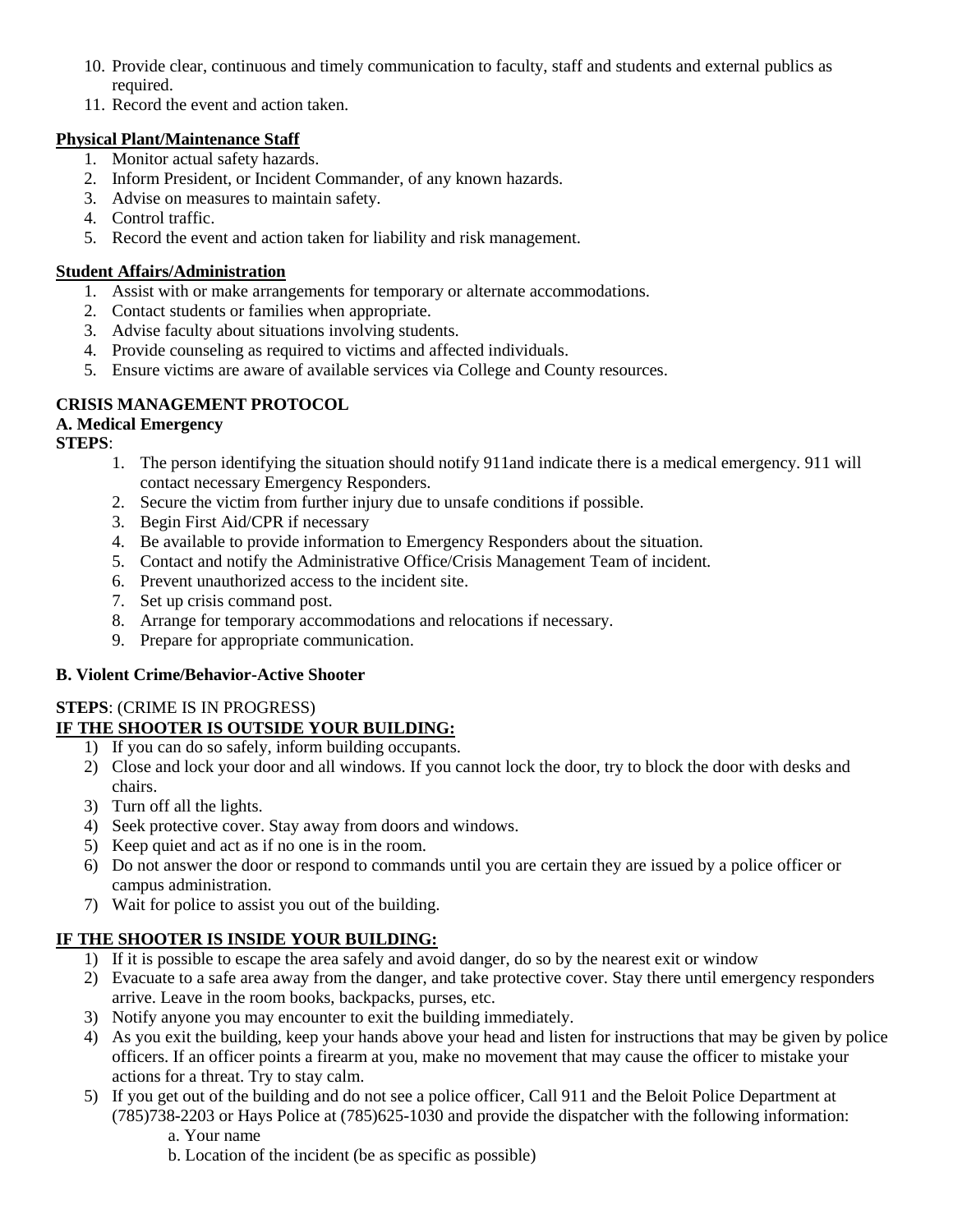- c. Number of shooters (if known)
- d. Identification or description of shooter(s)
- e. Number of persons who may be involved
- f. Your exact location
- g. Injuries to anyone, if known
- 6) If the door will not lock, try barricading the door with desks and chairs. Lie on the floor and/or under a desk and remain silent.
- 7) Try to avoid rooms with large open window space.
- 8) Silence cell phones.
- 9) Place signs in exterior windows to identify the location of injured persons
- 10) Wait for the police to come and find you.

If you are unable to escape the building, move out of the hallway and into an office or classroom and try to lock the door

## **IF THE SHOOTER ENTERS YOUR OFFICE OR CLASSROOM:**

- 1) There is no set procedure in this situation. If possible call 911 and talk with a police dispatcher. If you cannot speak, leave the phone line open so the police can hear what is going on.
- 2) Use common sense. If you are hiding and flight is impossible, attempts to negotiate with the suspect may be successful. Playing dead may also be a consideration.
- 3) Attempting to overcome the suspect with force is a last resort that should only be considered in the most extreme circumstances. **Only you can decide if this is something you should do.** Remember there may be more than one shooter.
- 4) If the shooter exits your area and you are able to escape, leave the area immediately. Do not touch anything in the area and remember to be alert for responding police officers who may mistake you as the shooter.
- 5) While escaping, as soon as you see a police officer put your hands over your head and immediately comply with the officers instructions.

## **WHAT TO DO IF TAKEN HOSTAGE:**

- 1) Remain calm and be patient. Time is on your side. Avoid drastic action. The captors in all probability do not want to harm persons held by them. Such direct action further implicates the captor to additional offenses.
- 2) The initial 45 minutes are the most dangerous. Follow instructions, be alert. Your focus is on staying alive. Don't make mistakes that could hazard your well-being.
- 3) Don't speak unless spoken to and only when necessary. The captor is emotionally unbalanced. Attempt to establish rapport with the captor. Don't talk down to the captor. Avoid appearing hostile and avoid arguments. Maintain eye contact with the captor but do not stare. If medications, first aid or restroom privileges are needed by anyone, say so.
- 4) Be Compliant. Treat the captor like royalty. Comply with instructions the best you can. Expect the unexpected. Displaying a certain amount of fear can possibly work to your advantage.
- 5) Be observant. When you are released, or when you escape, the personal safety of others may depend on what you remember about the situation. Be prepared to answer the police on the phone.

## **C. Discovery of Violent Crimes**

## **STEPS**: DISCOVERY OF VIOLENT CRIME (POST- OCCURRENCE)

- 1) Person experiencing situation should notify 911 and indicate situation immediately.
- 2) Go to a safe place and wait for Emergency First Responders. Report everything noted, of relevance, to the authorities.
- 3) As soon as possible, contact Administrative Office/Crisis Management Team.
- 4) Crisis Management Team will secure the area and prevent anyone else from entering an unsafe area.
- 5) The Crisis Management Team will contact other required personnel.
- 6) Arrange for counseling or victim services for those affected.
- 7) Prepare media response as required.
- 8) Notify student's emergency contact if appropriate.

#### **D. Political Situations (Riots, Protests, Demonstrations) STEPS**:

- 1) The person identifying the situation should notify Administrative Office/Crisis Management Team and they will notify Emergency Responders as appropriate.
- 2) Move to a safe environment.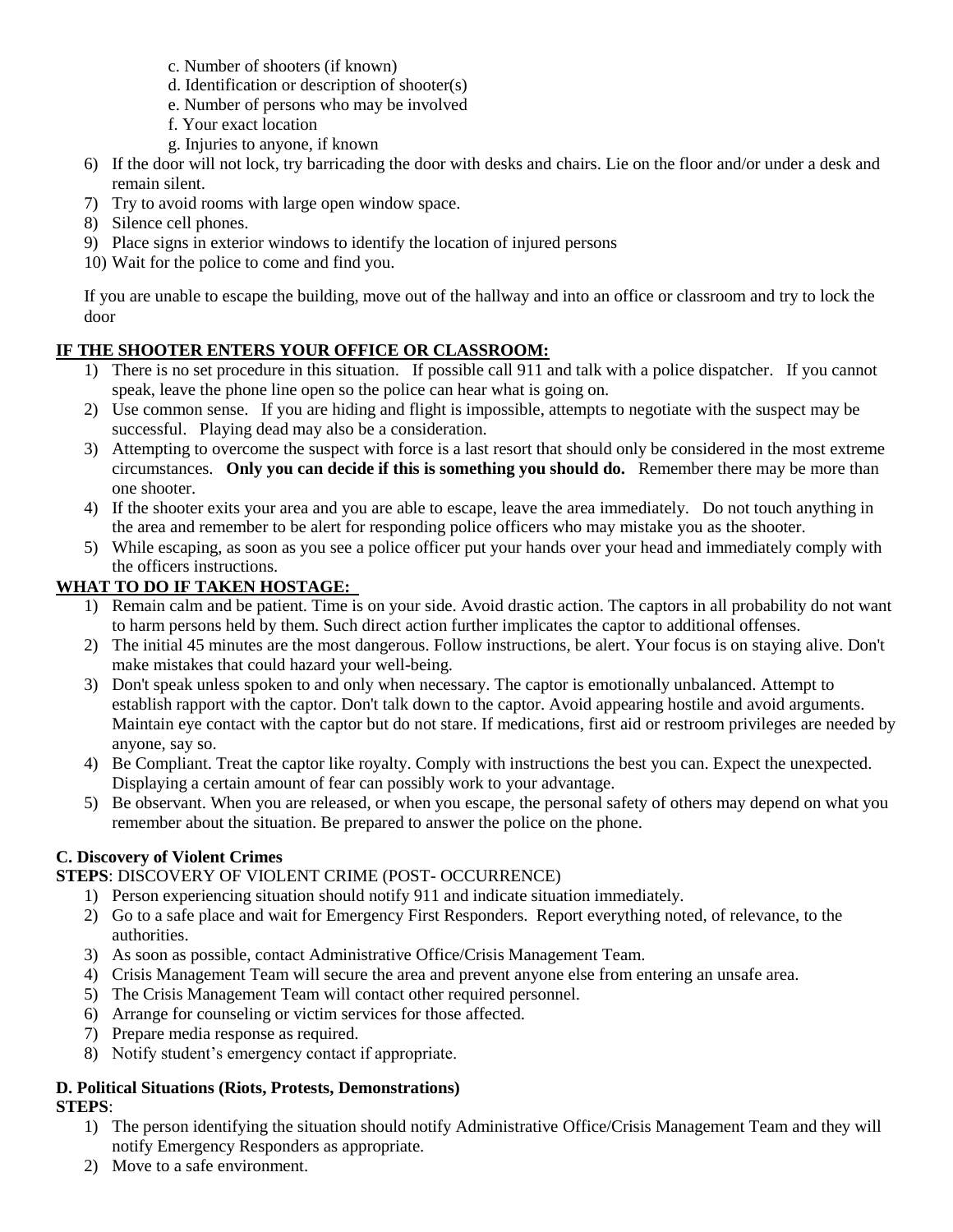- 3) Crisis Management Team will assist local authorities with securing the area if required.
- 4) Initiate communication plan and utilize emergency notification alert if appropriate.
- 5) Set up crisis command post if required.
- 6) Arrange counseling or victim services for affected individuals.
- 7) Coordinate media communications.

#### **E. Off Campus Death or Incidents Involving Students, Faculty, and/or Staff STEPS**:

- 1) The Crisis Management Team will assess the potential impact on College community.
- 2) The Crisis Management Team will communicate with those impacted.
- 3) Prepare press release if appropriate.
- 4) Arrange counseling if appropriate.

## **F. Fire/Evacuation**

#### **STEPS**:

- 1) The person discovering the situation should pull fire alarm and initiate procedures to evacuate the area.
- 2) Whenever an alarm is sounded everyone in the building should follow procedures to evacuate the building via the nearest available exit.
- 3) Notify 911.
- 4) As soon as possible, contact Administrative Office/Crisis Management Team.
- 5) Crisis Management Team will protect human lives and preserve College assets whenever possible.
- 6) Crisis Management Team will secure the area and prevent unauthorized access to unsafe area.
- 7) Assist Emergency Responders with any required actions deemed necessary.
- 8) Initiate communication plan and/or emergency notification alert (if required).
- 9) Arrange for temporary accommodations and relocations if necessary.
- 10) Press release will be prepared if required.

## **G. Tornado/Severe Weather**

#### **STEPS**:

- 1) Crisis Management Team will monitor weather stations and/or radio for weather advisories when applicable and consult with County Sheriff's Department.
- 2) Alert faculty and staff of potential severe weather.
- 3) A severe weather watch means conditions are favorable for a tornado or severe weather; A warning means severe weather conditions are imminent…Take Shelter!
- 4) If severe weather warnings are issued or severe weather seems imminent the Incident Commander will initiate communication plan and emergency notification alert.
- 5) Students, staff, and visitors on campus should evacuate to the designated tornado shelter if time allows, otherwise go to interior hallways or smallest interior room avoiding areas with windows.
- 6) Following the weather event, the Crisis Management Team will assist Emergency Responders with any required actions deemed necessary.
- 7) Arrange for temporary accommodations and relocations if necessary.
- 8) Press release will be prepared if required.

# **H. Severe Winter Weather**

- **STEPS**:
	- 1) Crisis Management Team will monitor weather stations and/or radio for weather advisories when applicable and consult with County Sheriff's Department.
	- 2) Alert faculty and staff of potential severe weather if present on campus.
	- 3) If Incident Commander deems weather or road conditions to be hazardous enough to warrant suspending classes, he/she will initiate communication plan and emergency notification alert.
	- 4) Notify appropriate media outlets of cancellations and postponements.
	- 5) Following the weather event, the Crisis Management Team will work with Physical Plant/Maintenance staff to allow for classes to resume as soon as possible.

## **I. Bomb Threats**

#### **STEPS**:

1) The person receiving the threat should try to gather as much information as possible from the caller while using another phone to notify authorities. Refer to Bomb Threat Call Procedures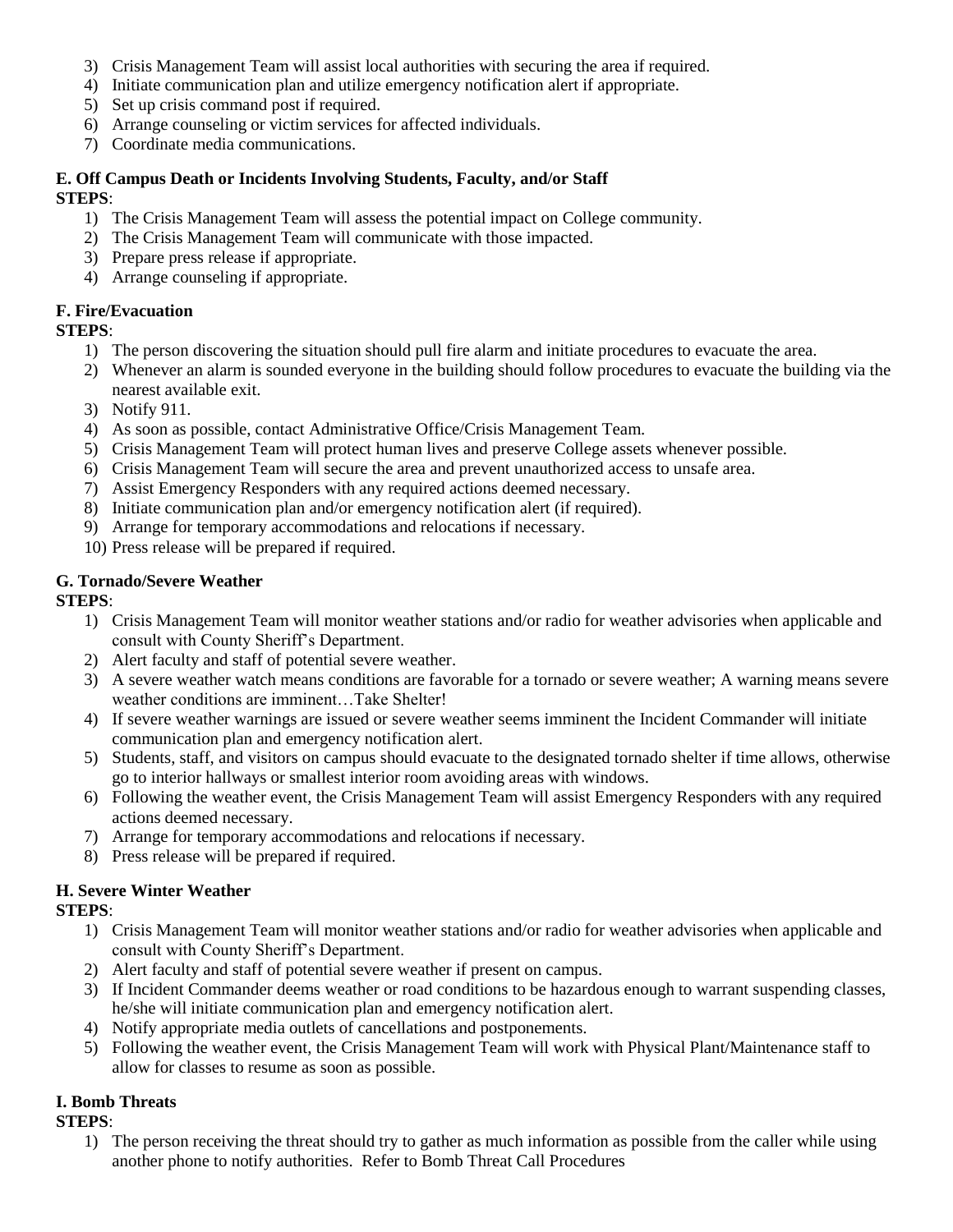- 2) Notify 911.
- 3) As soon as possible, contact Administrative Office/Crisis Management Team in order to determine the urgency of the threat. I level 1 or level 2 lockdown may be initiated.
- 4) Initiate communication plan and emergency notification alert.
- 5) Treat all threats as a life threatening situation.
- 6) Whenever a threat is received everyone in the threatened area should follow procedures to evacuate via the nearest available exit.
- 7) Crisis Management Team will secure the area and prevent unauthorized access to threatened area.
- 8) Assist Emergency Responders with any required actions deemed necessary.
- 9) Arrange for temporary accommodations and relocations if necessary.
- 10) Press release will be prepared if required.

## **J. General Lockdown Procedures**

## **STEPS**:

- 1) Based on the situation, one of the following statements will be communicated to the staff and students via the communication procedures listed above.
	- a. "This is a Level 1 lockdown situation, everybody on campus must return to your department immediately and wait for further instruction". Classroom instructors should stay calm, close and lock their doors, keep all phone lines open and continue teaching. All hallways, parking lots and campus grounds should remain clear at all times, therefore, staff should NOT dismiss students during a level 1 lockdown. Instructors will remain in this situation until notified by an NCK Tech administrator or verifiable law enforcement agent.
	- b. "This is a Level 2 situation, everybody on campus must report to the nearest secured college facility and wait for further instruction". Classroom instructors should stay calm, close and lock their doors, move students to the inside of the room away from all windows and doors, shut off your lights, close all blinds, remain quiet and keep all phone lines open. Cell phones should be silenced immediately. Occupants of the classroom should be quiet and remain calm. Once the situation has been deemed safe, students and staff will be notified door by door by a college official or law enforcement agent. Nobody will be allowed to leave campus until cleared by authorized personnel.
	- c. Please keep all students off their cell phones as this will be a means of communication from the Crisis Management Team

#### **K. General Evacuation Procedures STEPS:**

- 1) If an evacuation is ordered in Beloit, instructors should stay calm and escort all students in an orderly fashion to the NCK Wellness Center gym.
- 2) If an evacuation is ordered in Hays, instructors should stay calm and escort all students in an orderly fashion to the open field west of the Dreiling Building.

## **CRISIS PREPARATION CHECKLIST**

- 1) Maintain telephone listings for all people who need to be notified through the Rave Alert system.
- 2) Maintain and update communication plans
- 3) Fire/Evacuation Procedures
- 4) Maintain current telephone listings, including fax, cellular and home numbers for all key personnel for crisis management
- 5) Plans for reaching those who are not easily accessible
- 6) Evacuation Plans
- 7) Campus Maps
- 8) Inventory of emergency supplies and equipment
- 9) Cellular phones and two-way radios
- 10) Emergency vehicles
- 11) Hard Copy of student phone numbers
- 12) Floor Plans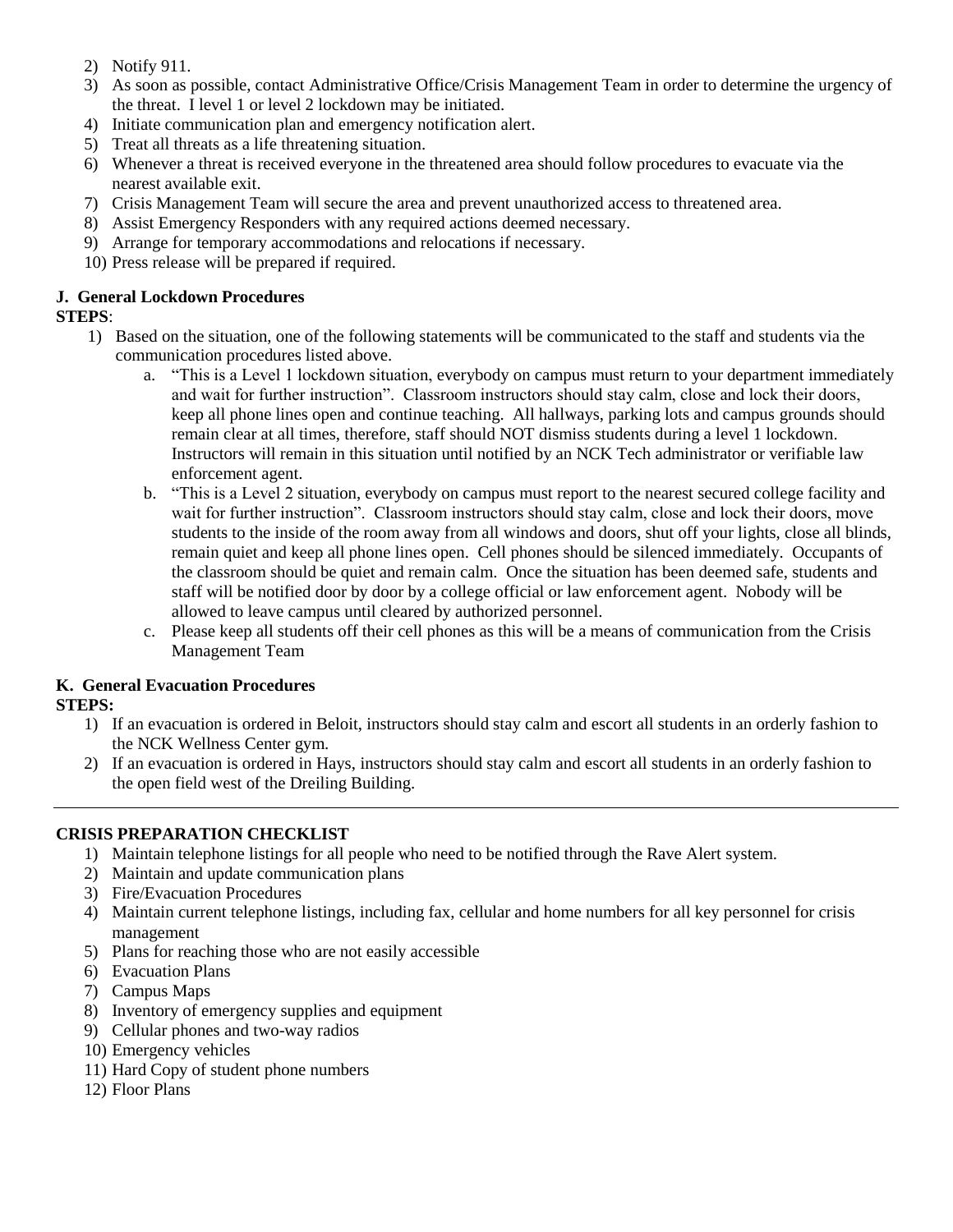# **Clery Act Crime Statistics - Hays Campus**

NCK Tech is committed to assisting all members of the college community in providing for their own safety and security. The annual security and fire safety compliance document is available on the NCK Tech website at [www.ncktc.edu.](http://www.ncktc.edu/)

If you would like to receive the combined Annual Security and Fire Safety Report which contains this information, you can stop by the NCK Tech administration office and request it from the Dean of Student Services or call 785-738-9008. The website and document contain information regarding campus security and personal safety including topics such as: crime prevention, fire safety, crime reporting policies and other matters of importance related to security and safety on campus. They also contain information about crime statistics for the three previous calendar years concerning reported crimes that occurred on campus, and on public property within, or immediately adjacent to and accessible from the campus. This information is required by law and is provided by NCK Tech in cooperation with local law enforcement agencies. The following is a report of the Hays Campus Crime Statistics for the previous three years:

| <b>Offense</b>                      | Year              | On-<br><b>Campus</b><br><b>Property</b> | Non-<br><b>Campus</b><br><b>Property</b> | <b>Public</b><br><b>Property</b><br><b>Adjacent to</b> |
|-------------------------------------|-------------------|-----------------------------------------|------------------------------------------|--------------------------------------------------------|
| Murder / Non-Negligent Manslaughter | 2016              | $\boldsymbol{0}$                        | $\boldsymbol{0}$                         | <b>Campus</b><br>$\boldsymbol{0}$                      |
|                                     | 2015              | $\mathbf{0}$                            | $\boldsymbol{0}$                         | $\mathbf{0}$                                           |
|                                     | 2014              | $\boldsymbol{0}$                        | $\boldsymbol{0}$                         | $\Omega$                                               |
|                                     | 2016              | $\mathbf{0}$                            | $\overline{0}$                           | $\Omega$                                               |
| <b>Negligent Manslaughter</b>       | 2015              | $\overline{0}$                          | $\overline{0}$                           | $\overline{0}$                                         |
|                                     | 2014              | $\mathbf{0}$                            | $\overline{0}$                           | $\mathbf{0}$                                           |
|                                     | 2016              | $\Omega$                                | $\Omega$                                 | $\overline{0}$                                         |
| Rape                                | 2015              | $\boldsymbol{0}$                        | $\overline{0}$                           | $\overline{0}$                                         |
|                                     | 2014              | $\overline{0}$                          | $\mathbf{0}$                             | $\mathbf{0}$                                           |
|                                     | 2016              | $\mathbf{0}$                            | $\overline{0}$                           | $\overline{0}$                                         |
| <b>Fondling</b>                     | 2015              | $\overline{0}$                          | $\overline{0}$                           | $\overline{0}$                                         |
|                                     | 2014              | $\boldsymbol{0}$                        | $\overline{0}$                           | $\overline{0}$                                         |
| <b>Incest</b>                       | 2016              | $\overline{0}$                          | $\overline{0}$                           | $\overline{0}$                                         |
|                                     | 2015              | $\boldsymbol{0}$                        | $\overline{0}$                           | $\mathbf{0}$                                           |
|                                     | $\overline{2014}$ | $\boldsymbol{0}$                        | $\boldsymbol{0}$                         | $\boldsymbol{0}$                                       |
|                                     | 2016              | $\boldsymbol{0}$                        | $\boldsymbol{0}$                         | $\overline{0}$                                         |
| <b>Statutory Rape</b>               | 2015              | $\boldsymbol{0}$                        | $\overline{0}$                           | $\overline{0}$                                         |
|                                     | 2014              | $\overline{0}$                          | $\overline{0}$                           | $\overline{0}$                                         |
| <b>Robbery</b>                      | 2016              | $\overline{0}$                          | $\mathbf{0}$                             | $\mathbf{0}$                                           |
|                                     | 2015              | $\boldsymbol{0}$                        | $\boldsymbol{0}$                         | $\mathbf{0}$                                           |
|                                     | 2014              | $\overline{0}$                          | $\overline{0}$                           | $\overline{0}$                                         |
| <b>Aggravated Assault</b>           | 2016              | $\overline{0}$                          | $\boldsymbol{0}$                         | $\mathbf{0}$                                           |
|                                     | 2015              | $\overline{0}$                          | $\overline{0}$                           | $\overline{0}$                                         |
|                                     | 2014              | $\overline{0}$                          | $\overline{0}$                           | $\overline{0}$                                         |
| <b>Burglary</b>                     | 2016              | $\boldsymbol{0}$                        | $\boldsymbol{0}$                         | $\boldsymbol{0}$                                       |
|                                     | 2015              | $\overline{0}$                          | $\overline{0}$                           | $\overline{0}$                                         |
|                                     | 2014              | $\overline{2}$                          | $\boldsymbol{0}$                         | $\mathbf{0}$                                           |

**Hays Campus Crime Statistics – 3-years of Data**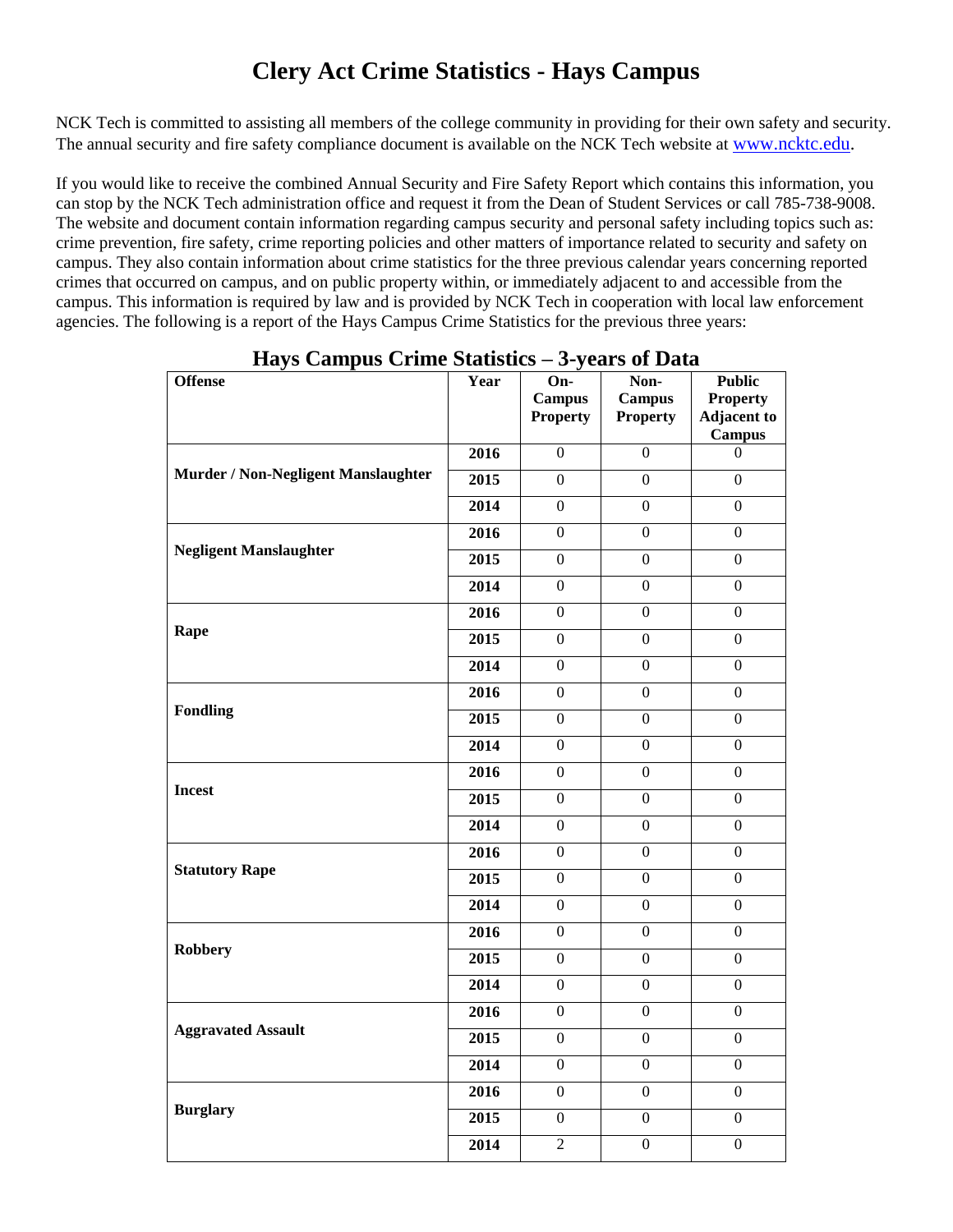|                            | 2016 |  |  |
|----------------------------|------|--|--|
| <b>Motor Vehicle Theft</b> | 2015 |  |  |
|                            | 2014 |  |  |
|                            | 2016 |  |  |
| <b>Arson</b>               | 2015 |  |  |
|                            | 2014 |  |  |

| <b>Offense</b>           | Year | $On-$<br>Campus<br><b>Property</b> | Non-<br><b>Campus</b><br><b>Property</b> | <b>Public</b><br><b>Property</b><br><b>Adjacent to</b><br><b>Campus</b> |
|--------------------------|------|------------------------------------|------------------------------------------|-------------------------------------------------------------------------|
| <b>Domestic Violence</b> | 2016 | $\Omega$                           | $\theta$                                 |                                                                         |
|                          | 2015 | $\Omega$                           | $\theta$                                 | $\Omega$                                                                |
|                          | 2014 |                                    | $\theta$                                 | $\theta$                                                                |
|                          | 2016 | $\Omega$                           | $\theta$                                 | $\Omega$                                                                |
| <b>Dating Violence</b>   | 2015 | $\Omega$                           | $\mathbf{0}$                             | $\Omega$                                                                |
|                          | 2014 |                                    | $\mathbf{0}$                             | $\theta$                                                                |
|                          | 2016 | $\theta$                           | $\Omega$                                 | $\Omega$                                                                |
| <b>Stalking</b>          | 2015 | $\Omega$                           | $\theta$                                 | $\Omega$                                                                |
|                          | 2014 | $\Omega$                           | $\theta$                                 | $\theta$                                                                |

| <b>Offense</b>                                                               | Year | $On-$<br><b>Campus</b><br><b>Property</b> | Non-<br><b>Campus</b><br><b>Property</b> | <b>Public</b><br><b>Property</b><br><b>Adjacent to</b><br><b>Campus</b> |
|------------------------------------------------------------------------------|------|-------------------------------------------|------------------------------------------|-------------------------------------------------------------------------|
|                                                                              | 2016 | $\Omega$                                  | $\Omega$                                 | $\Omega$                                                                |
| Arrests:<br><b>Weapons: Carrying, Possessing, Etc.</b>                       | 2015 | $\Omega$                                  | $\Omega$                                 | $\Omega$                                                                |
|                                                                              | 2014 | 1                                         | $\overline{0}$                           | $\mathbf{0}$                                                            |
| <b>Disciplinary Referrals:</b><br><b>Weapons: Carrying, Possessing, Etc.</b> | 2016 | $\Omega$                                  | $\Omega$                                 | $\Omega$                                                                |
|                                                                              | 2015 | $\Omega$                                  | $\Omega$                                 | $\Omega$                                                                |
|                                                                              | 2014 | $\overline{0}$                            | $\Omega$                                 | $\Omega$                                                                |
|                                                                              | 2016 | $\Omega$                                  | $\Omega$                                 | $\Omega$                                                                |
| Arrests:<br><b>Drug Abuse Violations</b>                                     | 2015 | $\Omega$                                  | $\Omega$                                 | $\Omega$                                                                |
|                                                                              | 2014 | $\Omega$                                  | $\Omega$                                 | $\Omega$                                                                |
|                                                                              | 2016 | $\Omega$                                  | $\Omega$                                 | $\Omega$                                                                |
| <b>Disciplinary Referrals:</b><br><b>Drug Abuse Violations</b>               | 2015 | $\Omega$                                  | $\Omega$                                 | $\mathbf{0}$                                                            |
|                                                                              | 2014 | $\Omega$                                  | $\Omega$                                 | $\mathbf{0}$                                                            |
|                                                                              | 2016 | $\Omega$                                  | $\Omega$                                 | $\Omega$                                                                |
| Arrests:<br><b>Liquor Law Violations</b>                                     | 2015 | $\Omega$                                  | $\theta$                                 | $\mathbf{0}$                                                            |
|                                                                              | 2014 | $\Omega$                                  | $\theta$                                 | $\Omega$                                                                |
|                                                                              | 2016 | $\Omega$                                  | $\Omega$                                 | $\Omega$                                                                |
| <b>Disciplinary Referrals:</b><br><b>Liquor Law Violations</b>               | 2015 | $\Omega$                                  | $\overline{0}$                           | $\mathbf{0}$                                                            |
|                                                                              | 2014 | $\Omega$                                  | $\Omega$                                 | $\Omega$                                                                |
|                                                                              | 2016 | $\Omega$                                  | $\boldsymbol{0}$                         | $\boldsymbol{0}$                                                        |